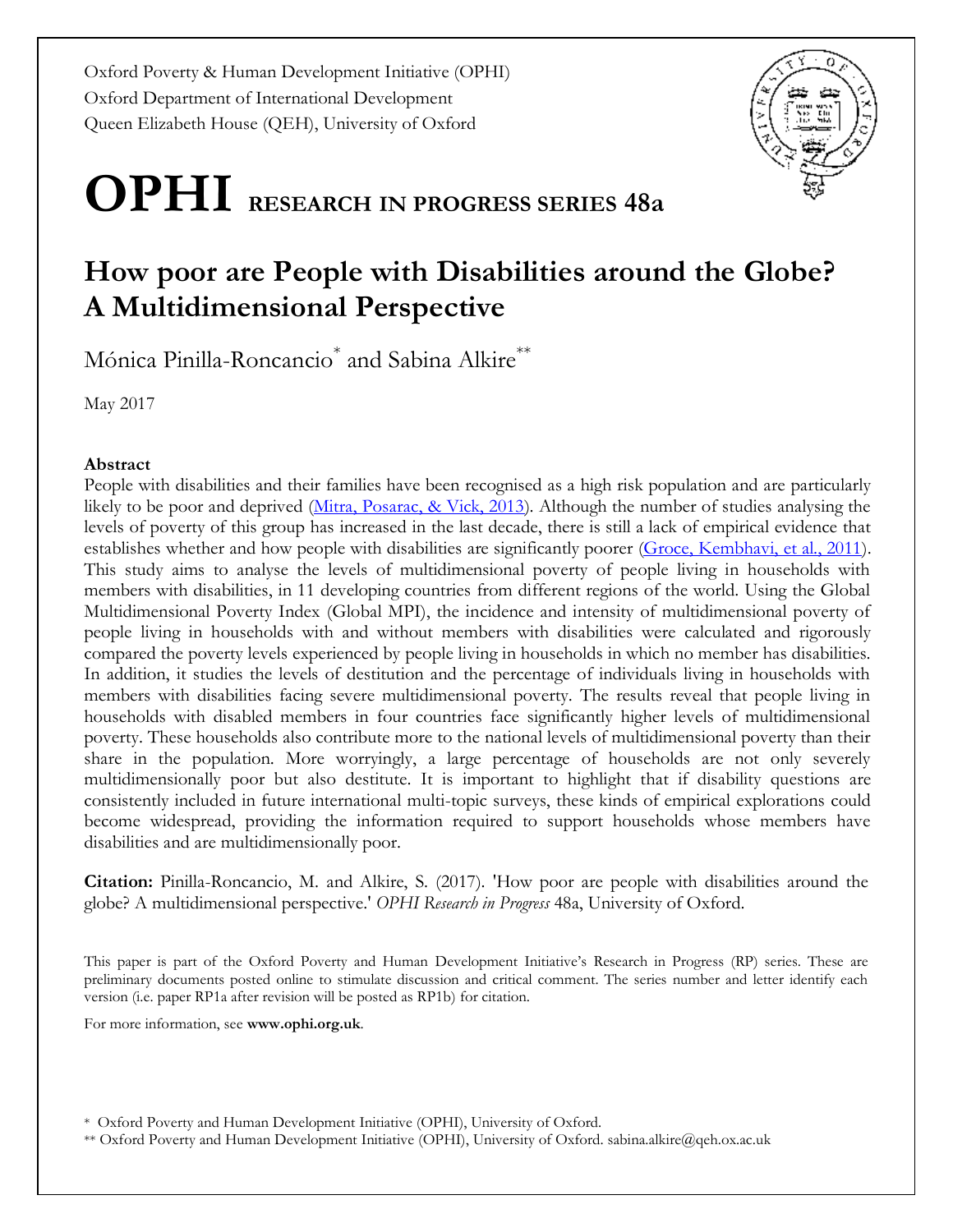# **1. Introduction**

Disability is a complex situation that affects individuals and families around the world. According to the World Health Organization (WHO) and the World Bank (WB), 15% of the world's population live with some type of disability. This percentage is expected to be higher in developing countries, whose characteristics of poverty, conflict and fragile welfare states increase the risk of people having a health condition that becomes a disability [\(WHO & WB 2011\)](#page-21-0).

Currently the Convention on the Rights of Persons with Disabilities (CRPD) defines persons with disabilities as *"those who have long-term physical, mental, intellectual or sensory impairments which in interaction with various barriers may hinder their full and effective participation in society on an equal basis with others*"[\(United Nations](#page-21-1)  [\(UN\), 2008\)](#page-21-1). Those barriers are mainly associated with exclusion from basic services and opportunities related to education, health, labour and social or political participation. In addition, those barriers negatively affect the living standards of people with disabilities and their families and the type of lives this group can enjoy.

People with disabilities and their families may face difficulties in obtaining optimal levels of income. They may also have additional indirect, direct and opportunity costs and characteristics that increase their vulnerability to become poor or chronically poor. Sen [\(2005,](#page-20-2) [2009\)](#page-21-2) has called these two situations an *"earning handicap"* and a *"conversion handicap"*. The first type of handicap is related to the disadvantage of people with disabilities in obtaining an income (lack of opportunities in the labour market or a reduction of income because of health problems). A conversion handicap is associated with difficulties converting income into a good living. Indeed, people with disabilities usually have a reduced set of functionings, a feature that limits the type and quality of opportunities they have access to and the final functioning that they can achieve. In general, people with disabilities not only face disadvantages in obtaining income that covers their needs, but also have additional and more expensive needs compared with those of people without disabilities. Consequently, people with disabilities and their families appear to be at higher risk of becoming poor and of facing severe levels of deprivation.

Social exclusion from health care, education, labour and participation are fundamental aspects in the creation of the bidirectional relationship between disability and poverty [\(Braithwaite & Mont, 2008;](#page-19-0) [Elwan,](#page-19-1)  [1999;](#page-19-1) [Yeo & Moore,](#page-21-3) 2003). Low levels of nutrition, limited access to preventive health care, violence and low access to sanitation and to clean sources of water are some of the factors that increase the risk of becoming chronically ill for poor populations. People with impairments face extra costs and barriers in their access to health care services; they are socially excluded from education and employment and have to assume direct, indirect and opportunity costs, which negatively affect their income and consumption [\(Barnes & Sheldon, 2010;](#page-19-2) [Barron & Ncube, 2010;](#page-19-3) [Elwan, 1999;](#page-19-1) [Filmer, 2008;](#page-20-3) [Groce, Kembhavi, et al., 2011;](#page-20-1) [Groce, Kett, Lang, & Trani, 2011;](#page-20-4) [Loeb, Eide, Jelsma, Toni, & Maart, 2008;](#page-20-5) [Mitra, Posarac, et al., 2013;](#page-20-0) [Mont & Cuong, 2011;](#page-20-6) [Palmer, 2012;](#page-20-7) [Pinilla-Roncancio, 2015a;](#page-20-8) [Trani & Loeb, 2012;](#page-21-4) [WHO & WB2011;](#page-21-0) [Yeo,](#page-21-5)  [2005;](#page-21-5) [Yeo & Moore, 2003\)](#page-21-3).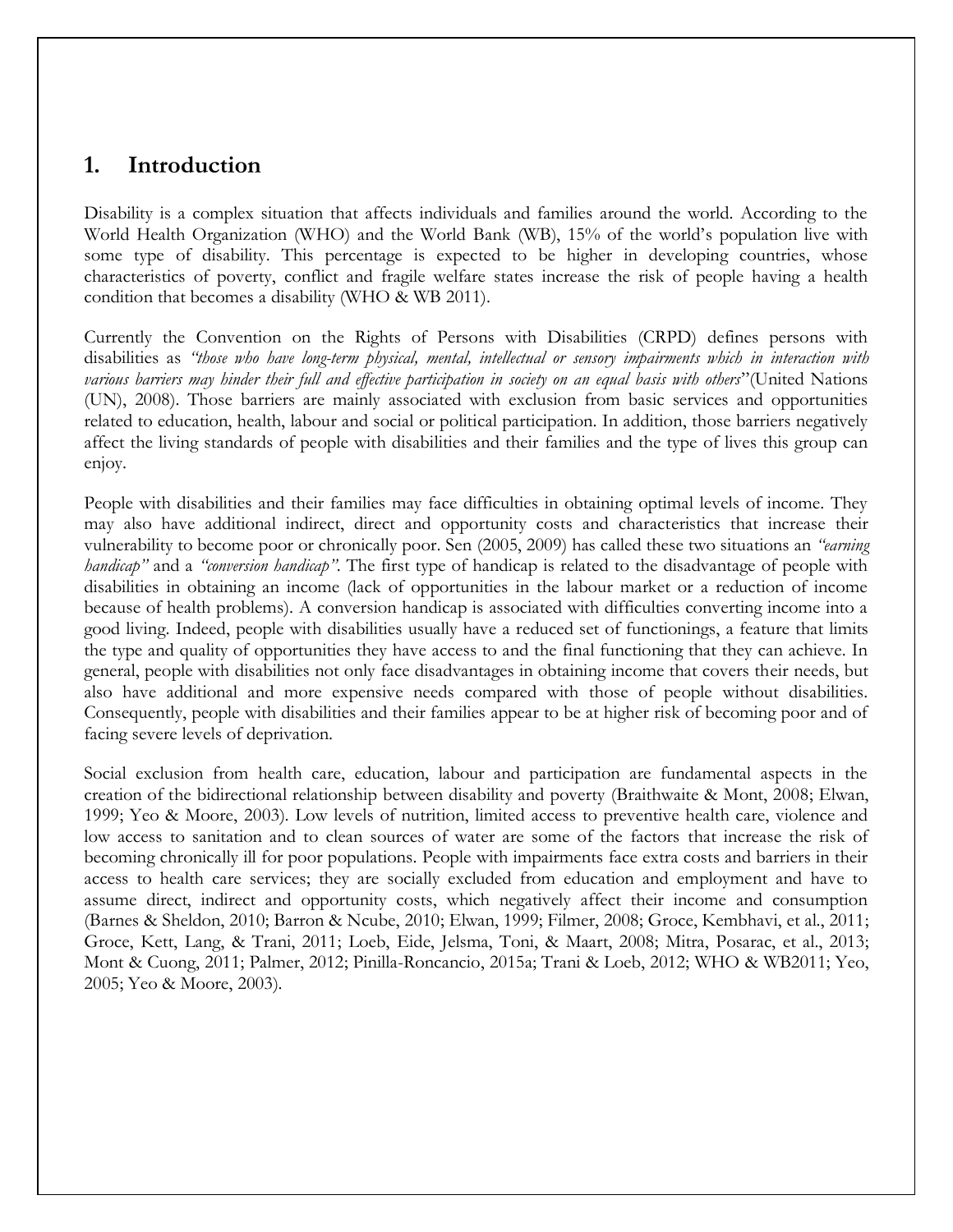Given the complexity of disability, the effect of this situation is not only on the levels of income of a person and her/his family, but also on the type of opportunities they are able to access. Monetary metrics of poverty usually do not capture all the effects that direct, indirect and opportunity costs of disability have on an individual and her/his family. Income measures of poverty only reveal reductions in labour income; these measures do not capture the extra costs that disability brings with it (e.g. medical expenses, technical aids, equipment) [\(Kuklys, 2005\)](#page-20-9). Nor does it capture other negative aspects that affect people with disabilities and their families, such as social exclusion. Therefore, it is fundamental to analyse the levels of poverty of this group from a multidimensional perspective that allows the study of the interaction between indicators and dimensions.

In the last five years the number of studies analysing the levels of multidimensional poverty of people with disabilities using the Alkire-Foster methodology has increased [\(Igei, 2017;](#page-20-10) [Mitra, Jones, et al., 2013;](#page-20-11) [Mitra,](#page-20-0)  [Posarac, et al., 2013;](#page-20-0) [Pinilla-Roncancio, 2015b;](#page-20-12) [Trani, Bakhshi, Myers Tlapek, Lopez, & Gall, 2015;](#page-21-6) [Trani,](#page-21-7)  [Biggeri, & Mauro, 2013;](#page-21-7) [Trani & Cannings, 2013\)](#page-21-8). Most studies have concluded that people with disabilities have higher levels of multidimensional poverty and face a larger number of deprivations compared to people without disabilities. [Mitra, Posarac, et al. \(2013\)](#page-20-0) is the only study using information from a set of 15 developing countries that compares the levels of multidimensional poverty of people with and without disabilities. Their results revealed that the incidence of multidimensional poverty was higher for people with multiple impairments and that people with disabilities face higher levels of deprivation in indicators related to education, health expenditure and employment.

Although the empirical evidence in this topic has grown, still there is a lack of high quality empirical evidence in the analysis of the relationship between disability and poverty [\(Groce, Kembhavi, et al., 2011;](#page-20-1) [Morgon-Banks & Polack, 2014;](#page-20-13) [Simkiss, Blackburn, Mukoro, Read, & Spencer, 2011\)](#page-21-9). In some cases, assumptions related to the levels of poverty of people with disabilities and their families are based on anecdotal evidence and in some countries, studies on this topic have not yet been conducted. Some of the major limitations of conducting research in this area is the insufficient number of household surveys including validated questions on disability. Since 2001, the Washington Group on Disability Statistics (WG) has been working in the design and validation of short and long questionnaires on disability, which can be used by governments or other international agencies. In December 2016, the Demographic and Health Survey (DHS) Programme presented a new module on disability, which was design with the WG which will be reported for each member of the household aged 5 years and older. Questions ask about difficulties in six domains (seeing, hearing, communication/understanding, memory or concentration, walking and the capacity to undertake basic activities) and a 4-item severity scale from no difficulty to not be able to do the activity at all [\(Demographic and Health Survey Programme \(DHS\), 2016\)](#page-19-4). This module has been implemented by five developing countries (Angola, Haiti, South Africa, Timor Leste, and Uganda) [\(DHS](#page-19-5)  [2017\)](#page-19-5). This agreement suggests that the number of countries including comparable and validated questions on disability in their main surveys is about to increase. Such information will enable future researchers to conduct a more detailed analysis of their levels of poverty and their standards of living.

The aim of this article is to use existing data to analyse the levels of multidimensional poverty of people with disabilities and their families in developing countries. At the same time, it demonstrates the types of disaggregated analyses that could be mainstreamed as disability data become available. Using the Global MPI, the paper analyses the levels and composition of multidimensional poverty – and of destitution – of individuals living in households with disabled members and compares it with those of people living in households without members with disabilities in eleven developing countries.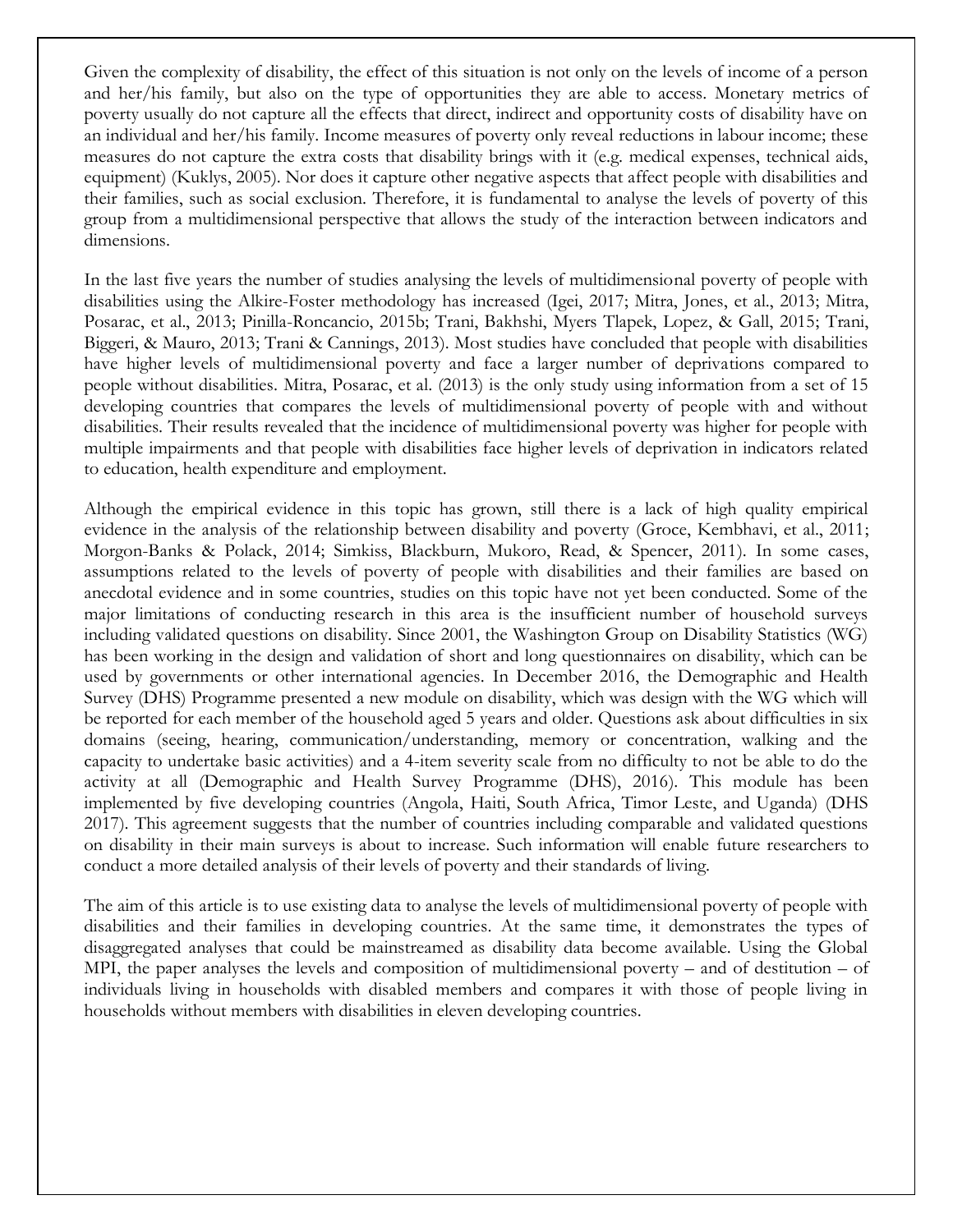# **2. Methodology**

#### **2.1 Alkire-Foster Methodology (A-F)**

Using a counting and an axiomatic approach to construct poverty measures, [Alkire and Foster \(2011\)](#page-19-6) developed one of the most widely-used methodologies to measure multidimensional poverty. This methodology uses a double cutoff, meaning that it identifies individuals who are deprived in each dimension and those who are multidimensionally poor. At the first stage, people with achievements below a "deprivation" threshold in each indicator are identified as deprived or non-deprived in that indicator. Then a second cross-dimensional "poverty" cutoff is applied. This cutoff represents the minimum percentage of weighted deprivations that a person must be deprived in to be considered multidimensionally poor [\(Alkire & Foster, 2011;](#page-19-6) [Alkire & Santos, 2010,](#page-19-7) [2013b\)](#page-19-8).

The axiomatic properties of this index include: decomposability; ordinality, dimensional breakdown, replication invariance, poverty focus; monotonicity; dimensional monotonicity; nontriviality; normalisation; weak transfer and weak rearrangement [\(Alkire & Foster, 2011,](#page-19-6) [2016\)](#page-19-9). These properties permit a better and more in-depth analysis of the situation of multidimensional poverty in a country and have been taken up extensively, for example in the construction of official national multidimensional poverty measures.

The A-F method to calculate multisimensional poverty indices follows a number of steps that can be summarized in the following way [\(Alkire & Santos, 2013a\)](#page-19-10):

- 1. Defining the purpose of the measure
- 2. Defining the dimensions and indicators to be considered
- 3. Determining the deprivation cutoffs for each indicator
- 4. Applying the cutoffs to identify if each individual is deprived or not in each dimension
- 5. Selecting a relative weight for each dimension and each indicator (weights sum to 100%)
- 6. Determining the poverty cutoff, which is the proportion of weighted deprivations that a person (or household) needs to be considered poor
- 7. Creating a weighted deprivation score for each person. This score is the sum of their weighted deprivations, and will define who is poor according to the poverty cutoff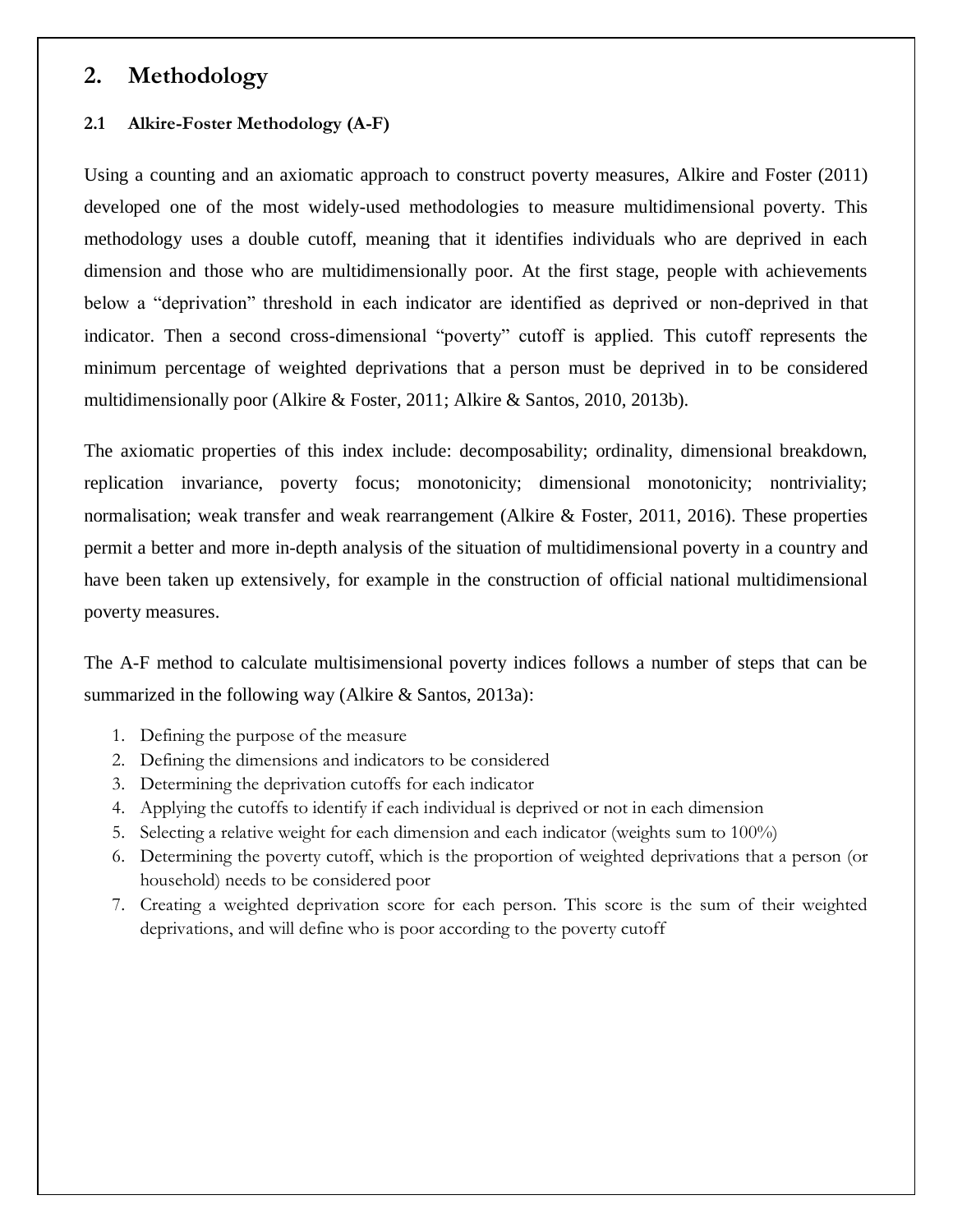- 8. Computing the multidimensional incidence or headcount ratio (*H*)1 and the intensity of poverty (*A*)2
- 9. Finally, computing the adjusted headcount (MPI or  $M<sub>0</sub>$ )<sup>3</sup>, which is the product of the headcount and the intensity of poverty (MPI =  $M_0 = H \times A$ ).

#### **2.1.1 The Global Multidimensional Poverty Index (Global MPI) and destitution index**

The Global MPI measures acute multidimensional poverty. It was first presented in the Human Development Report (HDR) in 2010, and it is based on the A-F methodology. The MPI was estimated for 104 countries in 2010, and it has been continuously updated since. The MPI recognises that poverty is a multidimensional phenomenon, and aspects related to individual capabilities and functionings should be at the centre of the analysis [\(Alkire & Santos, 2013b\)](#page-19-8). The household is used as the unit of identification, the individual as the unit of analysis and three dimensions and ten indicators are included (Table 1). A person is considered multidimensionally poor if s/he lives in a household whose weighted sum of deprivations is 33% or higher [\(Alkire, Roche, Santos, & Seth, 2011\)](#page-19-11). In addition to this multidimensional poverty line, severe (50%) and vulnerable (20%) cutoffs are used, to calculate the percentage of people severely multidimensional poor and vulnerable to multidimensional poverty.

The destitution measure identifies people who are deeply deprived in the same indicators included in the Global MPI, using extreme deprivation cutoffs [\(Alkire, Conconi, & Seth, 2014\)](#page-19-12). For example, instead of undernutrition, severe undernutrition is considered; instead of inadequate sanitation, it is open defecation. People who are destitute are already MPI poor and face more severe levels of deprivation in at least onethird of the dimensions.

 $\overline{a}$ 

<sup>&</sup>lt;sup>1</sup> The multidimensional headcount is the proportion of people whose weighted deprivation is  $c(k) \geq k$  and it is calculated  $H =$  $\frac{q}{r}$  where *q* is the number of people who are multidimensionally poor, and n is the total population (Alkire and Santos, 2010;  $n^{n+1}$  and  $q^{n+1}$  and  $r^{n+1}$ .

<sup>&</sup>lt;sup>2</sup> The intensity of poverty is the average deprivation score of people who are multidimensionally poor, and it is expressed  $A =$  $\sum_{i=1}^n c_{i(k)}$  $\frac{\partial f(k)}{\partial q}$ , where  $c_{i(k)}$  is the censored deprivation score of individual *i*, and *q* is the number of people who are multidimensionally poor (Alkire and Santos, 2010; Alkire et al. 2011).  $3 M_0 = H * A$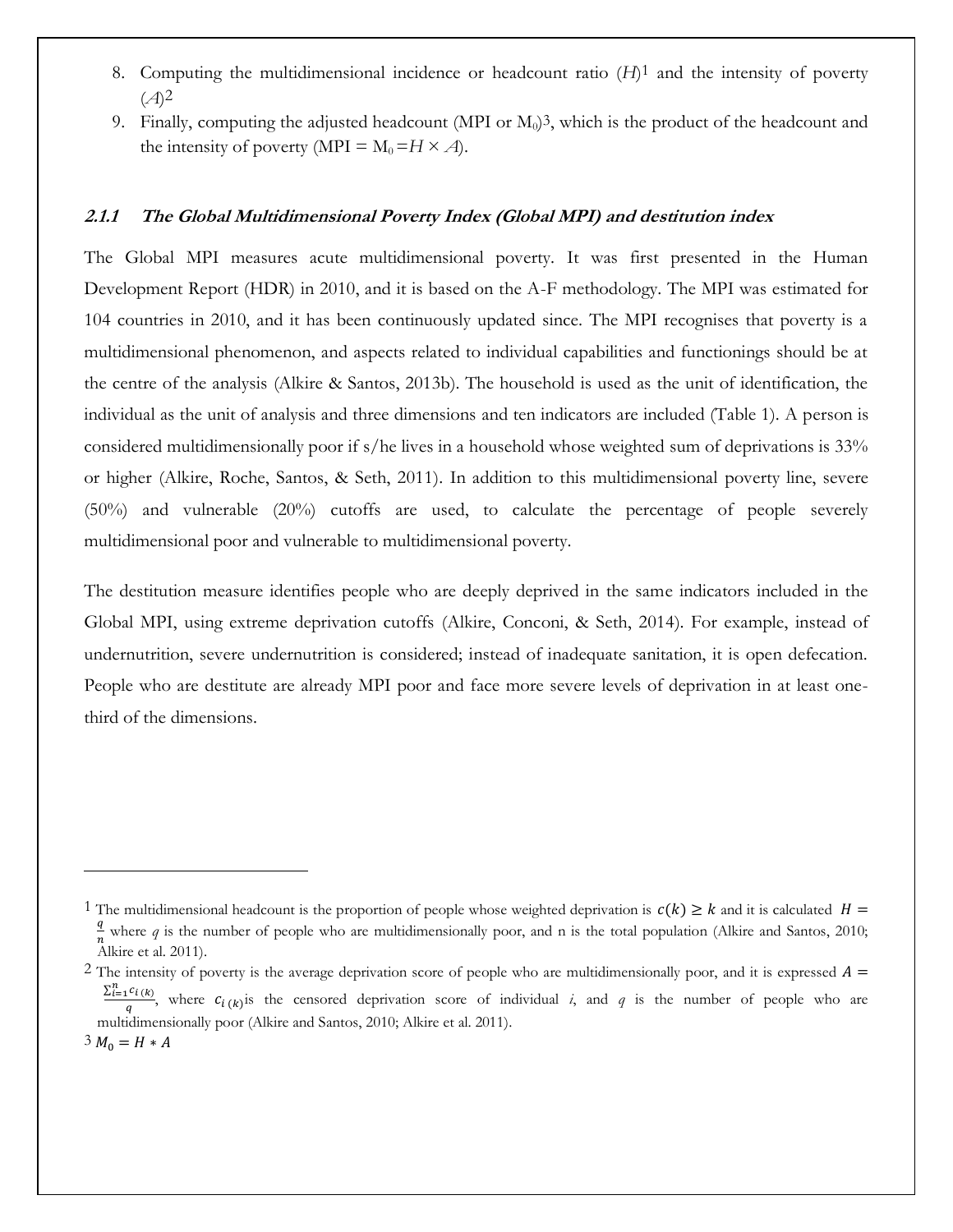|                  | Table 1. Dimensions and deprivations cutoffs for Global MPI and Destitution measure |                                                                                                                                                                 |                                                                                                                                           |  |  |  |  |  |  |  |
|------------------|-------------------------------------------------------------------------------------|-----------------------------------------------------------------------------------------------------------------------------------------------------------------|-------------------------------------------------------------------------------------------------------------------------------------------|--|--|--|--|--|--|--|
| Dimension        | Indicator                                                                           | Deprivation cutoffs Global MPI                                                                                                                                  | Deprivation cutoffs<br>Destitution                                                                                                        |  |  |  |  |  |  |  |
| Education        | Years<br>of<br>Schooling                                                            | No household member aged 10 years or older<br>has completed five years of schooling                                                                             | No household member aged 10 or older has<br>completed at least one year of schooling                                                      |  |  |  |  |  |  |  |
|                  | Child school<br>attendance                                                          | Any school-aged child is not attending school<br>up to the age they would complete class 8                                                                      | No children are attending school up to the age<br>at which they should finish class 6                                                     |  |  |  |  |  |  |  |
| Health           | Child<br>mortality                                                                  | Any child has died in the household in the past<br>five years                                                                                                   | Two or more children have died in the family                                                                                              |  |  |  |  |  |  |  |
|                  | Nutrition                                                                           | Any adult under 10 years of age or any child<br>for whom there is nutritional information is<br>malnourished                                                    | Severe undernourishment of any adult<br>(BMI<17) or any children (-3 standard<br>deviation from the median)                               |  |  |  |  |  |  |  |
| Living           | Electricity                                                                         | The household has no electricity                                                                                                                                | The household has no electricity                                                                                                          |  |  |  |  |  |  |  |
| <b>Standards</b> | Improved<br>sanitation                                                              | The household's sanitation facility is not<br>improved (according to MDG guidelines) or it<br>is improved but shared with other households                      | There is<br>sanitation<br>facility<br>no<br>(open)<br>defecation)                                                                         |  |  |  |  |  |  |  |
|                  | Safe drinking<br>water                                                              | The household does not have access to safe<br>drinking water or safe drinking water is at least<br>a 30-minute walk from home round-trip                        | The household does not have access to safe<br>drinking water or safe drinking water is more<br>than a 45-minute walk from home round-trip |  |  |  |  |  |  |  |
|                  | Flooring                                                                            | The household has a dirt, sand or dung floor                                                                                                                    | The household has a dirt, sand or dung floor                                                                                              |  |  |  |  |  |  |  |
|                  | Cooking fuel                                                                        | The household cooks with dung, wood or<br>charcoal                                                                                                              | The household cooks with dung, wood or<br>organic waste                                                                                   |  |  |  |  |  |  |  |
|                  | Assets<br>ownership                                                                 | The household does not own more than one<br>of the following items: radio, TV, telephone,<br>bike, motorbike or refrigerator and does not<br>own a car or truck | The household has no assets and no car                                                                                                    |  |  |  |  |  |  |  |

Source: Adaptation from [\(Alkire et al., 2016\)](#page-19-13)

## **3. Data**

#### **3.1 Selection of the cases**

The selection and inclusion of countries was based on the existence of information on questions on disability and on the main indicators of the global MPI being present in the same, publicly available, survey. Given the low number of countries that have included questions on disability in their Demographic and Health Surveys (DHS) or other surveys currently used to calculate the global MPI, it was only possible to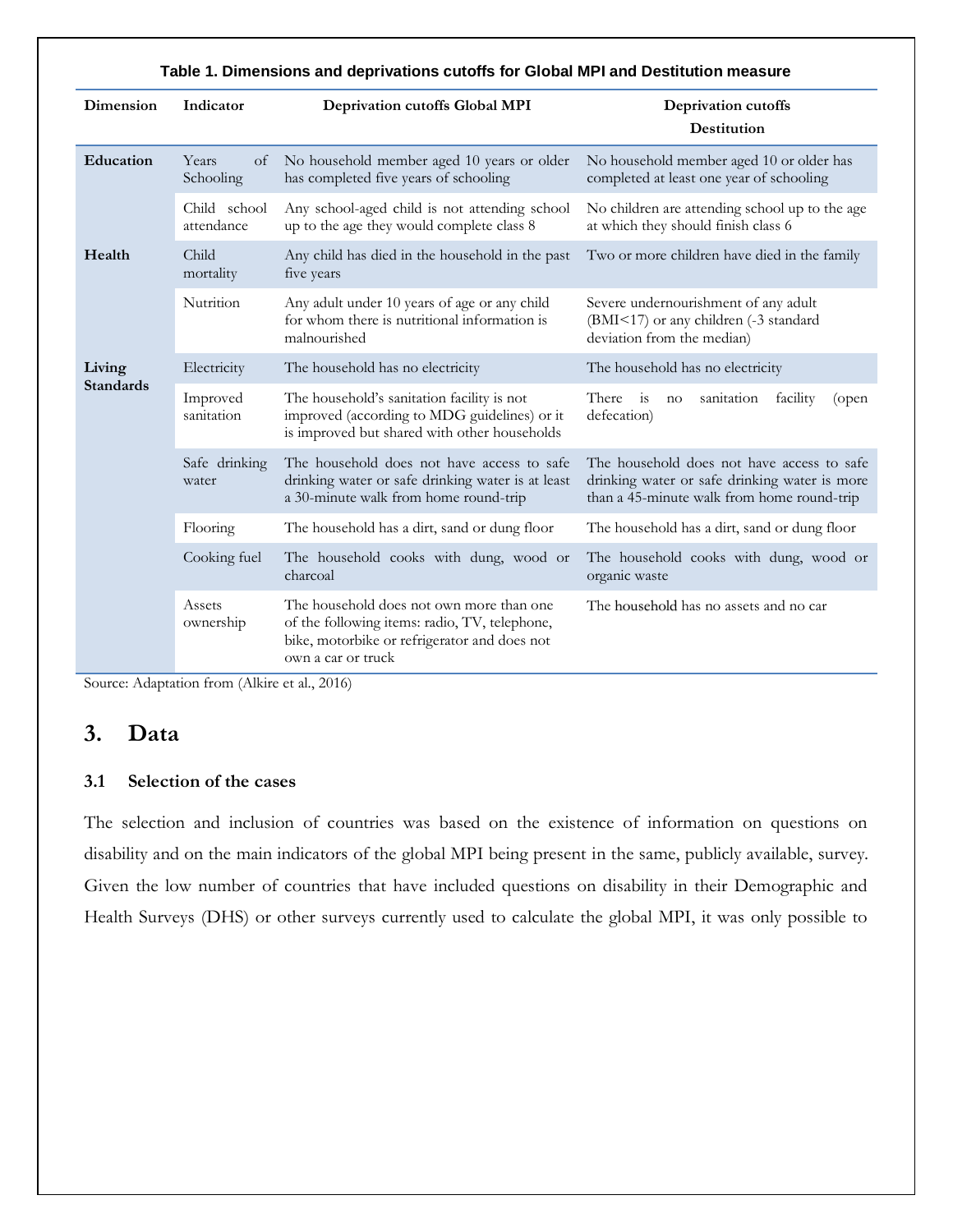analyse eleven countries<sup>4</sup>. The number of countries including questions on disability in the DHS using the set of questions proposed by WG will increase in the near future, allowing a more extensive analysis of this topic [\(Demographic and Health Survey Programme \(DHS\), 2017\)](#page-19-5).

#### **3.1.1 Data Sources**

 $\overline{a}$ 

The main sources of information used for the calculation of the Global MPI are the DHS and the Multiple Indicator Cluster Survey (MICS)<sup>5</sup>. The DHS is standardised across countries, and the main objective is to collect information on topics related to fertility, family planning, mortality, reproductive health, child health, nutrition, HIV/AIDS and sociodemographic characteristics of household members [\(ICF International,](#page-20-14)  [2012b\)](#page-20-14). DHS are nationally representative, with women aged 15-49 and children under five years living in residential households as their main target populations. However, some surveys also include men aged 15- 59. All DHS follow a two stage probability sampling frame [\(ICF International, 2012a\)](#page-20-15). Additionally to DHS, the ENSANUR from Mexico 2012 and the Quality of Life Survey (Encuesta de Condiciones de Vida (ECV)) from Ecuador 2014 were analysed.

Before the introduction of the new DHS module on disability on December 2016, just a few countries collected information on this topic using questions. But the disability questions were not standardized. Of the eleven countries analysed in this study, nine have included questions on limitations/difficulties in their DHS. To date only Uganda's DHS used the set of questions proposed by the WG and included a severity scale. Egypt's DHS asked questions on disability only about children nine years or younger and in Cameroon and Chad, questions on disability were asked at the household level, meaning the respondent answered whether any household member has a disability, without identifying the member(s) on the household roster (see Table A1 for details). The age groups of individuals whose disability was ascertained differs among surveys; in Cambodia, Ecuador and Uganda information was collected for individuals 5 years or older; in Gambia for members aged 7 to 69 years and in Mexico for members 6 years or older. In the rest of the countries, except Egypt, the information was gathered for all household members (Table 2). Finally, although all DHS surveys follow the same sampling framework, in the case of Dominican Republic and Cameroon, questions on disability were only asked to a subsample. For the first case, half of the sample

<sup>4</sup> Countries such as Haiti, D.R Congo, Albania and Peru have included some questions on disability in their DHS. However, these questions aimed to identify risk of child disability (D.R Congo), or were collected for a small fraction of the population (Haiti and Albania) or the data is not yet available (Peru).

<sup>5</sup> MICS3 includes questions on disability for children aged 2 to 9 years. Nevertheless, these sources of information were not used given that they were older than 10 years in most cases. In a previous study the living conditions of children with disabilities were analysed using this source of information ([United Nations Children's Fun](#page-21-10)d (UNICEF), 2008).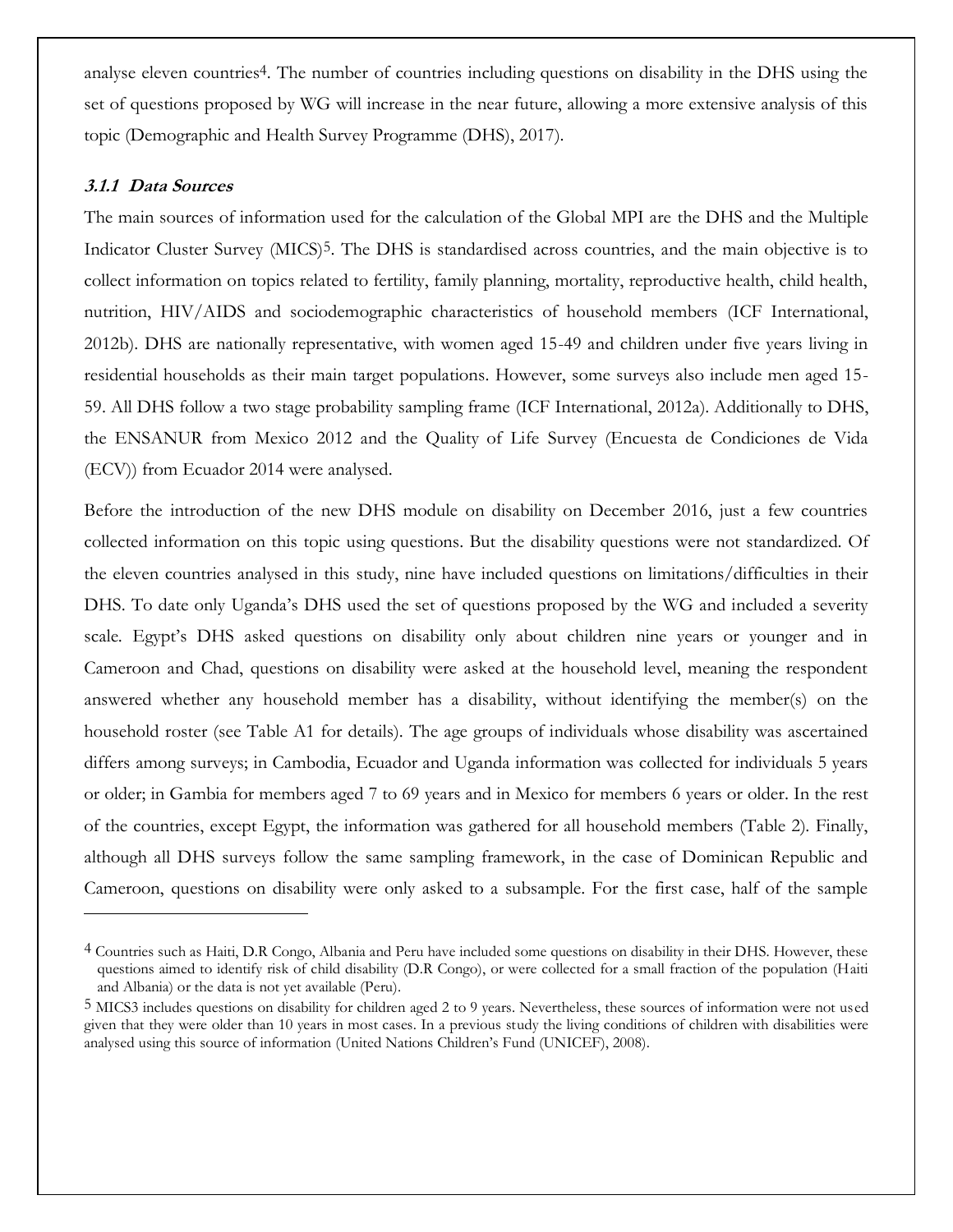answered the health and health expenses questionnaire (where questions on disability were included) and in Cameroon, the other subsample answered questions on disability.

| Table 2. Surveys used for the analysis |                  |                  |                |                                             |                     |                                                                                                    |  |  |  |  |  |
|----------------------------------------|------------------|------------------|----------------|---------------------------------------------|---------------------|----------------------------------------------------------------------------------------------------|--|--|--|--|--|
| Country                                | Region           | Year             | Survey         | Level of<br>identification of<br>disability | Range of age        | All sample or subsample                                                                            |  |  |  |  |  |
| Cambodia                               | East Asia        | 2010             | <b>DHS</b>     | Individual                                  | 5 years or older    | All sample: Household<br>questionnaire                                                             |  |  |  |  |  |
| Cameroon                               | Africa           | 2011             | <b>DHS</b>     | Household                                   | All individuals     | Subsample:<br>sample<br>selected for HIV test                                                      |  |  |  |  |  |
| Chad                                   | Africa           | $2014 -$<br>2015 | <b>DHS</b>     | Household                                   | All individuals     | All sample: Household<br>questionnaire                                                             |  |  |  |  |  |
| Colombia                               | Latin<br>America | 2010             | <b>DHS</b>     | Individual                                  | All individuals     | All sample: Household<br>questionnaire                                                             |  |  |  |  |  |
| Dominican<br>Republic                  | Latin<br>America | 2013             | <b>DHS</b>     | Individual                                  | All individuals     | Subsample,<br>households<br>selected<br>for men<br>no<br>questionnaire:<br>Health<br>questionnaire |  |  |  |  |  |
| Ecuador                                | Latin<br>America | 2014             | <b>ECV</b>     | Individual                                  | 5 years or older    | All sample                                                                                         |  |  |  |  |  |
| Egypt                                  | Middle East      | 2014             | <b>DHS</b>     | Individual:                                 | Children $0$ to $9$ | Children questionnaire                                                                             |  |  |  |  |  |
| Gambia                                 | Africa           | 2013             | <b>DHS</b>     | Individual                                  | 7 to 69 years       | All sample: Household<br>questionnaire                                                             |  |  |  |  |  |
| Mexico                                 | Latin<br>America | 2012             | <b>ENSANUR</b> | Individual                                  | 6 years or older    | All sample                                                                                         |  |  |  |  |  |
| Uganda                                 | Africa           | 2011             | <b>DHS</b>     | Individual                                  | 5 years or older    | All sample: Household<br>questionnaire                                                             |  |  |  |  |  |
| Yemen                                  | Middle East      | 2013             | <b>DHS</b>     | Individual                                  | All individuals     | All sample: Household<br>questionnaire                                                             |  |  |  |  |  |

Source: Author's creation

#### **3.1.2 Disability Status**

Given the data sources used, it was unfortunately not possible to generate strictly comparable measures of disability status. This problem is likely to diminish in the future generation of DHS. But for the purpose of this study, a person was defined to experience disability if they were reported as having an impairment/difficulty in any of the categories included in each survey. In the case of Uganda, where a severity scale was included, only people who responded that they lived with a severe difficulty/limitation or were not able to do an activity were classified as people with disabilities, as this is what we would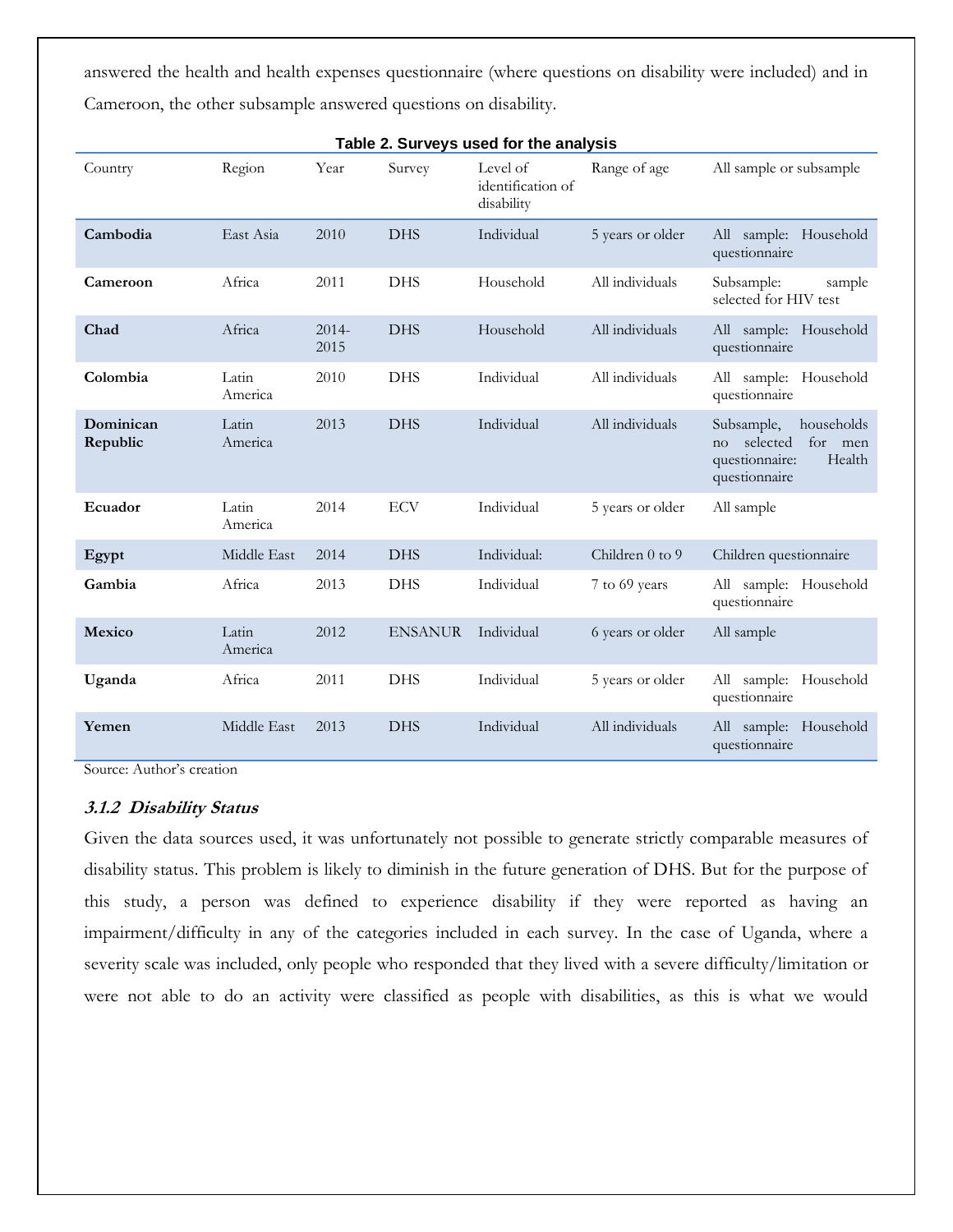recommend for future studies. In countries whose questions did not include a severity scale, a person who reported having a difficulty in any of the activities listed was classified as disabled.

In addition to having differently formulated questions, the other source of incomparability across surveys, as mentioned above, pertained to age. We therefore explored age in two stages. In the initial stage, a household was considered to have a member with disability if any of its members to live with at least one difficulty/limitation. To explore the robustness of the estimations, in a second stage the levels of multidimensional poverty of households with at least one member with disability aged 20 to 69 were calculated. This controls by the influence of the demographic structure and allows us to conduct an analysis of the levels of multidimensional poverty of households with at least one working age member with disability. Note that in either stages, an outlier was Egypt, which only collected disability information for children aged 0 to 9 years old. In both stages in Egypt, a household was considered to have a member with disabilities if at least one child aged 0 to 9 years was living with difficulties/limitations in any activity. In this country, the levels of multidimensional poverty of households with children with disabilities were compared only to the levels of multidimensional poverty of households with children aged 0 to 9 years without disabilities.

The resulting data are clearly not strictly comparable, and the lack of severity scale in many surveys may bias the results [\(Altman, 2014;](#page-19-14) [Molden & Tossebro, 2010\)](#page-20-16). We therefore strongly endorse the call to include severity scales and follow the suggestion made by the WG. However, given the scarce number of sources including questions on disability, we decided to use the available information for the analysis of the levels of multidimensional poverty of people living in households with and without members with disabilities6. The aim of this study therefore is not to have the 'last word' on disability and multidimensional poverty, but rather to be an 'early study' that paves the way for more extensive and more comparable studies of a similar nature as soon as the data permit. Please note also that due to data limitations it is only possible to disaggregate national statistics by disability status; we cannot disaggregate subnational regions by disability status.

 $\overline{a}$ 

<sup>6</sup> It is important to recognise that even if the WG questions were asked uniformly, comparisons across countries might be influenced in part by the demographic structure (an aging population) and in part by differences in which degrees of disability are self-reported.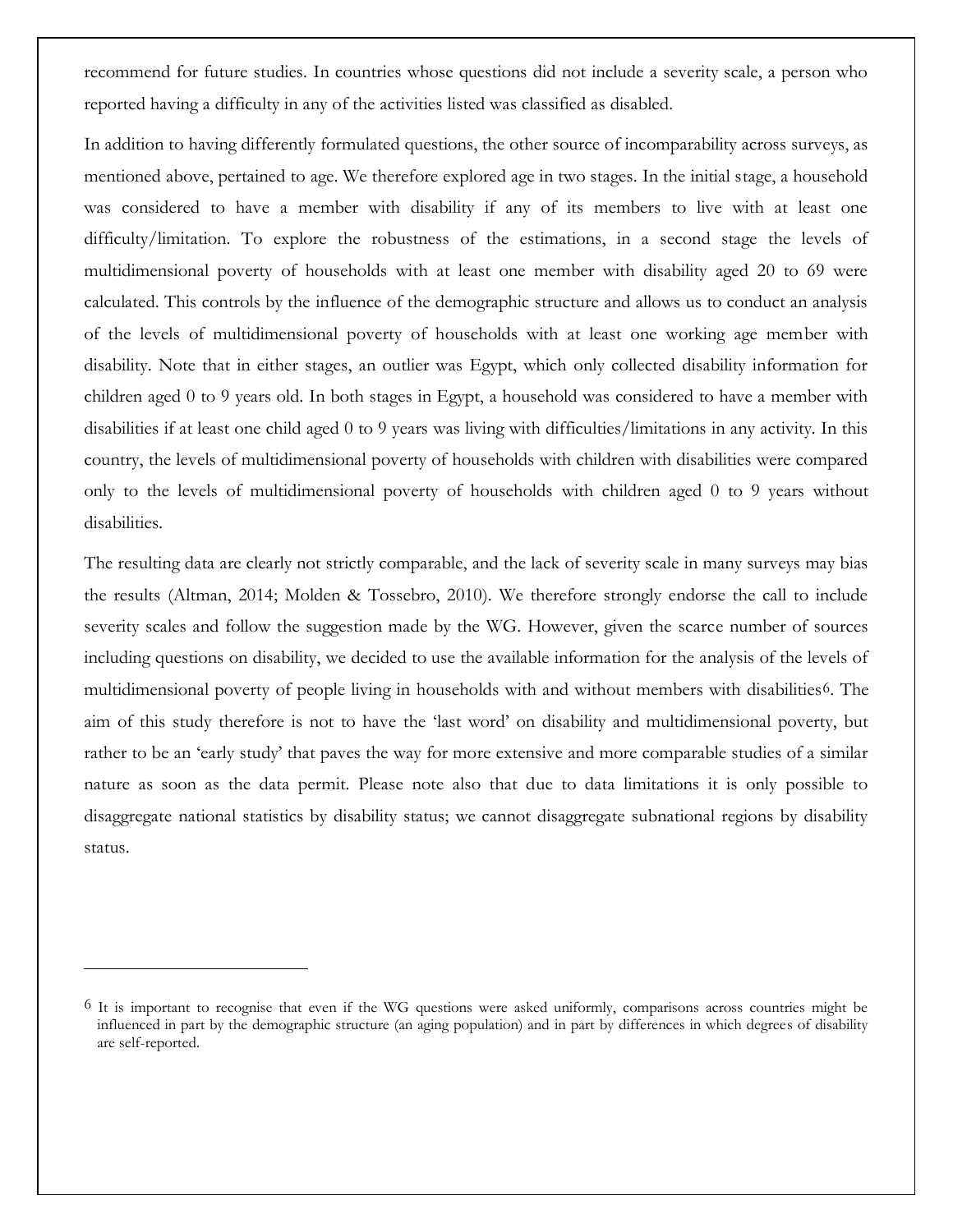#### **4. General Results**

 $\overline{a}$ 

This section presents key results in the analysis of the levels of multidimensional poverty of people living in households with a member with disabilities (PHWD). First, the incidence, intensity and levels of multidimensional poverty are presented, followed by a description of the censored deprivation levels in each of the indicators (these show the percentage of the population who are multidimensionally poor and deprived in each indicator) and the weighted contribution of each indicator and dimension to the Global MPI. Subsequently, the percentage of PHWD who are severely multidimensionally poor and vulnerable to multidimensional poverty are compared with the incidence of MPI among people living in multidimensionally poor households without members with disabilities. Finally, the levels of destitution of people living in households with and without members with disabilities are compared.

#### **4.1 Multidimensional poverty: national level**

Across the ten countries that asked questions related to disability for adult members, more than 15% of the population in each country lived in a household with at least one person with disabilities. Cameroon had the largest percentage of people living in a household with members with disabilities (26.2%)7 and Dominican Republic had the lowest percentage (15.6%). Mexico was the country with the highest prevalence of disability across the society, and, the percentage of people with disabilities was 8.6% (Table 3).

| Country            | Percentage of people with<br>disabilities | Percentage of households with disabled<br>members |
|--------------------|-------------------------------------------|---------------------------------------------------|
| Cambodia           | $4.95\%$                                  | 17.74%                                            |
| Cameroon           | $-x^*$                                    | $26.22\%$                                         |
| Chad               | $-x^*$                                    | $19.7\%$                                          |
| Colombia           | 5.70%                                     | 19.19%                                            |
| Dominican Republic | $4.92\%$                                  | 15.57%                                            |
| Ecuador            | 5.75%                                     | 16.63%                                            |
| $E$ gypt $*$       | 0.54%                                     | $1.14\%$                                          |
| Gambia             | 2.74%                                     | 16.06%                                            |

**Table 3 Percentage PwDs and households with members with disabilities per country (all individuals)**

<sup>7</sup> It is important to acknowledge that inn Cameroon it was not possible to identify who was then person with disabilities or the number of members with disabilities inside the household.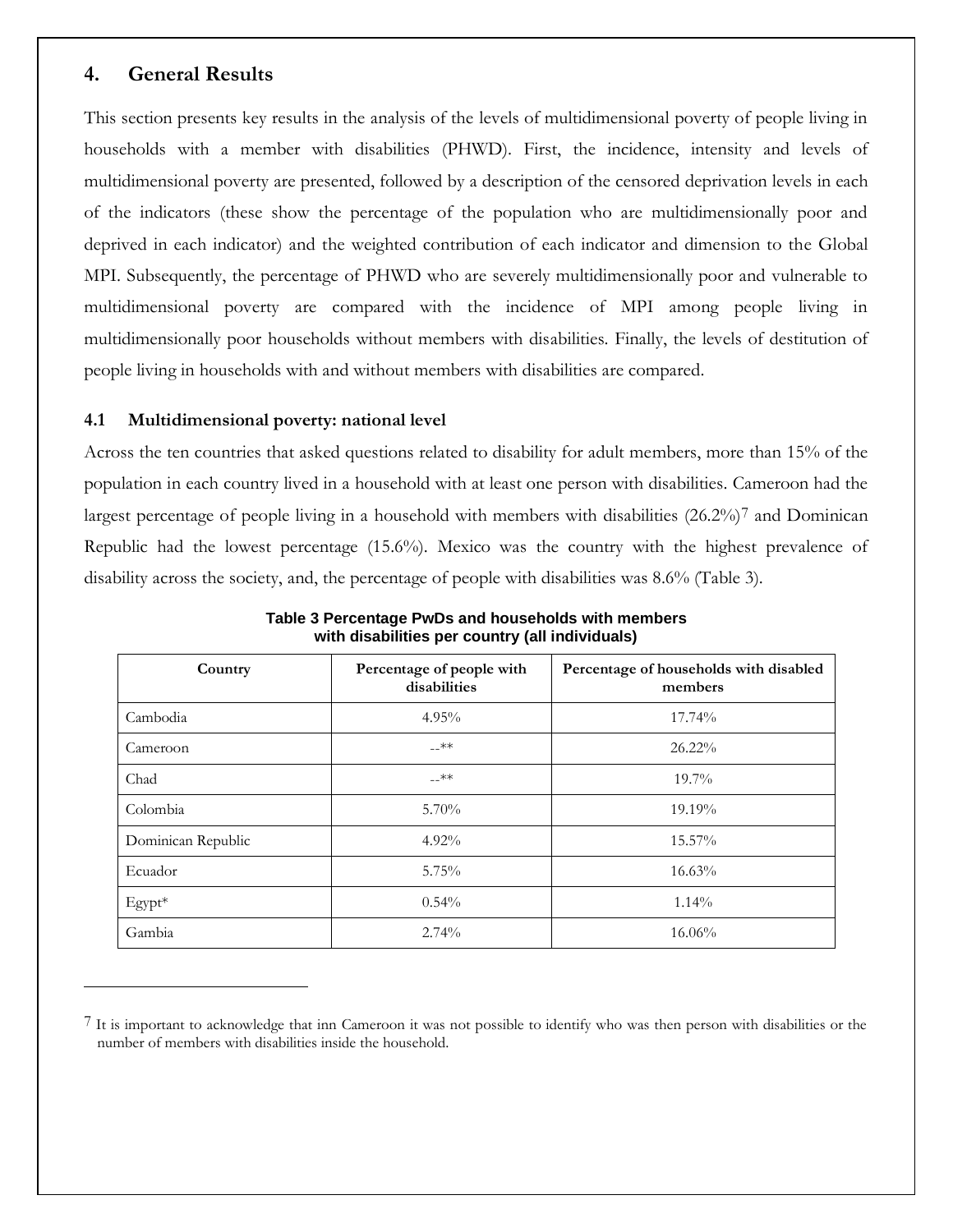| Mexico | $8.62\%$ | $25.54\%$ |
|--------|----------|-----------|
| Uganda | $4.36\%$ | 15.70%    |
| Yemen  | $3.12\%$ | 18.98%    |

\*Children between 0 and 9 years old \*\*Questions on disability did not identify the number of household members with disability, just the presence of at least one member with disability in the household Source: Author's creation

In eight countries, where questions on disability were asked to individuals (excluding Cameroon, Chad and Egypt), people with disabilities share similar characteristics. They are significantly older, are more likely to be illiterate or have a lower level of education compared to the national average; they tend not to participate in the labour market, to live in rural areas and in large households. No significant differences were found between gender, and physical impairment was the most prevalent impairment in most countries (see Table A2).

#### **4.1.1 Incidence, Intensity and Multidimensional Poverty**

Significant differences were found between the incidence and levels of multidimensional poverty of people living in households with and without members with disabilities. In Cameroon, Colombia, Ecuador, Egypt and Uganda the incidence of multidimensional poverty for PHWD was significantly higher than for people living in other households. No significant differences were found in the intensity of multidimensional poverty in most countries, except Egypt. In Cameroon, Colombia, Ecuador and Egypt PHWD have significantly higher levels of MPI compared to people living in other households. In the case of Cameroon, the MPI was equal to 0.37 for PHWD compared with 0.31 for individuals living in households without members with disabilities. In Egypt, where only information from households with children 0 to 9 years old was analysed, it was found that the incidence and intensity of multidimensional poverty for people living in households with at least one child with disabilities was significantly higher than those for people living in households without disabilities. In this country, 21% of people living in households with at least one child with disabilities were multidimensionally poor, and they faced, on average, 43% of deprivations.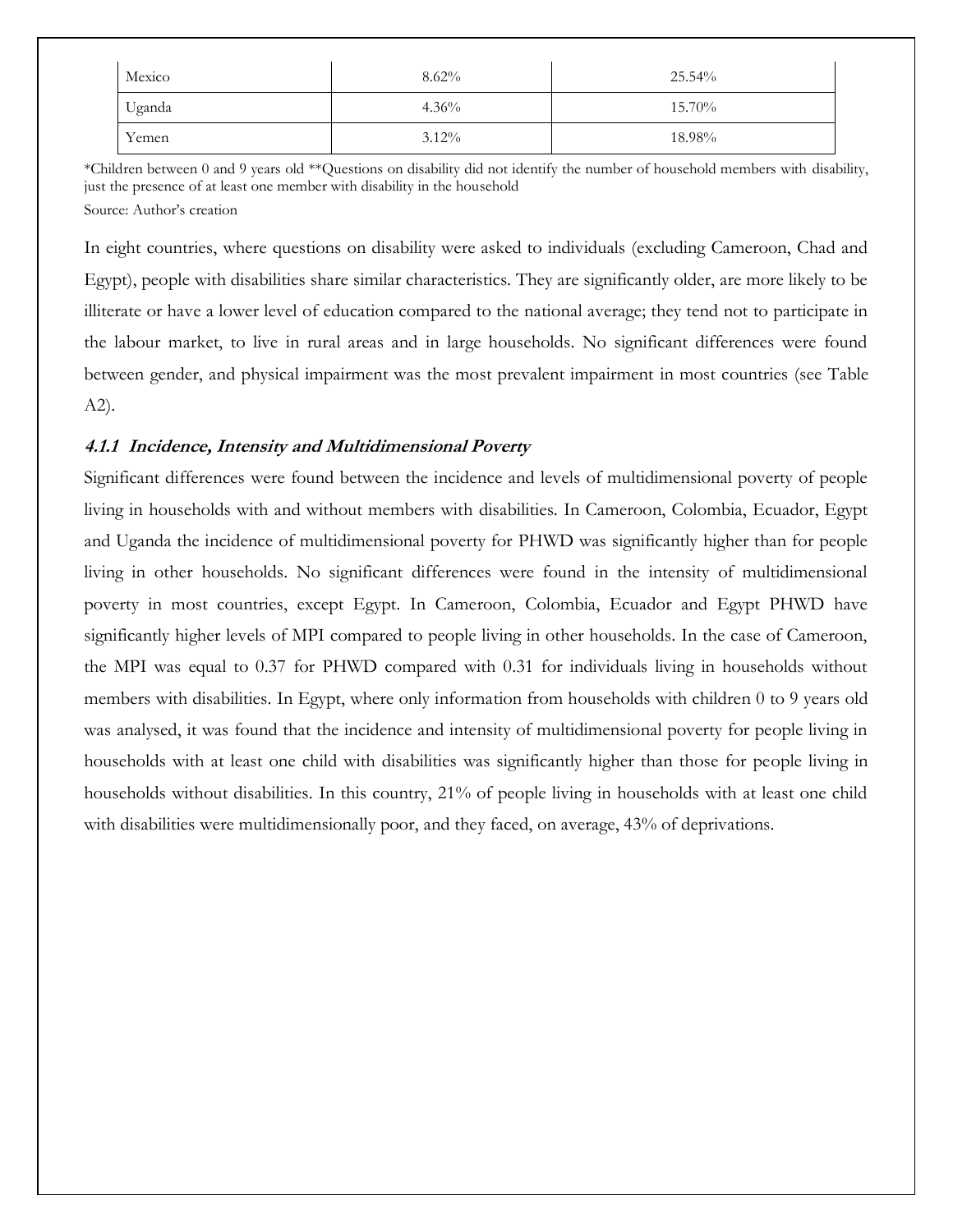|                       | ו מאוס ה וווטומטווטט, ווונטווטונץ מוומ וזור דו טר פטטפוט וויזוואַן ווו ווטמטטווטומט זוונוו מוומ זוונווטמנ מוטמ |                                   |                    |                                 |                   |                 |                                    |                           |  |  |
|-----------------------|----------------------------------------------------------------------------------------------------------------|-----------------------------------|--------------------|---------------------------------|-------------------|-----------------|------------------------------------|---------------------------|--|--|
|                       |                                                                                                                |                                   |                    | Household with disabled members |                   |                 | Household without disabled members |                           |  |  |
|                       | $\frac{0}{0}$<br>households<br>with<br>disabled<br>members                                                     | Total<br>Number of<br><b>PHWD</b> | <b>MPI</b>         | Incidence<br>H                  | Intensity<br>A    | <b>MPI</b>      | Incidence<br>H                     | Intensity<br>$\mathbf{A}$ |  |  |
| Cambodia              | 17.74%                                                                                                         | 2,631,242                         | 0.138<br>0.01      | 31.3%<br>0.23                   | 43.9%<br>0.007    | 0.148<br>0.005  | 33.4%<br>0.01                      | 44.40%<br>0.004           |  |  |
| Cameroon              | 26.22%                                                                                                         | 5,566,261                         | $0.367**$<br>0.012 | $62.2\%**$<br>0.017             | 59.0%<br>0.009    | 0.31<br>0.008   | 54.30%<br>0.011                    | 57.1%<br>0.006            |  |  |
| Chad                  | 19.70%                                                                                                         | 2,504,947                         | 0.565<br>0.009     | 89.1%<br>0.011                  | $63.4\%$<br>0.004 | 0.549<br>0.005  | 86.6%<br>0.054                     | 63.40%<br>0.006           |  |  |
| Colombia              | 19.19%                                                                                                         | 9,001,155                         | $0.026*$<br>0.002  | $6.5\%**$<br>0.004              | 40.4%<br>0.09     | 0.21<br>0.001   | 5.1%<br>0.002                      | 41.00%<br>0.11            |  |  |
| Dominican<br>Republic | 15.57%                                                                                                         | 1,581,139                         | 0.022<br>0.009     | 5.20%<br>0.22                   | 42.3%<br>0.09     | 0.021<br>0.002  | $5.50\%$<br>0.06                   | 38.8%<br>0.097            |  |  |
| Ecuador               | 16.63%                                                                                                         | 2,564,262                         | $0.019**$<br>0.002 | $5.16\%**$<br>0.004             | 38.73%<br>0.005   | 0.012<br>0.001  | 3.14%<br>0.002                     | 38.50%<br>0.003           |  |  |
| Egypt                 | 1.14%                                                                                                          | 976,534                           | $0.091**$<br>0.03  | $21.0\%**$<br>0.057             | 43.0%**<br>0.007  | 0.018<br>0.001  | 4.80%<br>0.003                     | 37.90%<br>0.001           |  |  |
| Gambia                | 16.06%                                                                                                         | 290,221                           | 0.342<br>0.024     | 62.9%<br>0.38                   | 55.1%<br>0.002    | 0.32<br>0.012   | 59.8%<br>0.19                      | 54.30%<br>0.001           |  |  |
| Mexico                | 25.54%                                                                                                         | 31,176,924                        | 0.011<br>0.0007    | 2.83%<br>0.002                  | 38.1%<br>0.07     | 0.011<br>0.0006 | 2.78%<br>0.0016                    | 39.2%<br>0.07             |  |  |
| Uganda                | 15.70%                                                                                                         | 5,557,897                         | 0.397<br>0.02      | $76.5\%*$<br>0.03               | $52.0\%$<br>1.1   | 0.361<br>0.01   | 68.7%<br>0.017                     | 52.6%<br>0.005            |  |  |
| Yemen                 | 18.98%                                                                                                         | 4,722,753                         | 0.252<br>0.009     | 49.3%<br>0.016                  | 51.1%<br>0.006    | 0.232<br>0.007  | $45.1\%$<br>0.11                   | 51.40%<br>0.006           |  |  |

**Table 4. Incidence, intensity and MPI for people living in households with and without disabled members**

\*Differences between groups are significant at 10% \*\* significant at 5% Source: Author's computations

The percentage of PHWD that were vulnerable to multidimensional poverty (meaning they were deprived in 20% to 33.32% of deprivations) was 23% of the population in Cambodia and 19.4% Yemen. Nevertheless, only in Colombia differences in the levels of vulnerability were significant between people living in households with and without disabled members.

We now turn to the people who are MPI poor and experience deprivation in at least 50% of the dimensions, so experience '*severe*' multidimensional poverty. Only in Egypt, significant differences on the level of severe multidimensional poverty between people living in households with and without disabilities were found. Nevertheless, it is important to highlight that the case of Cameroon and Uganda more than 40% of the PHWD were facing severe levels of multidimensional poverty and in Chad more than 70% of PHWD were severely poor (*k=50%)* (Table 5)*.* In addition, in the case of Cameroon, Chad, Gambia and Uganda the percentage of PHWD that were classified as severely multidimensionally poor was more than half of the total percentage of multidimensionally poor people living in households with members with disabilities.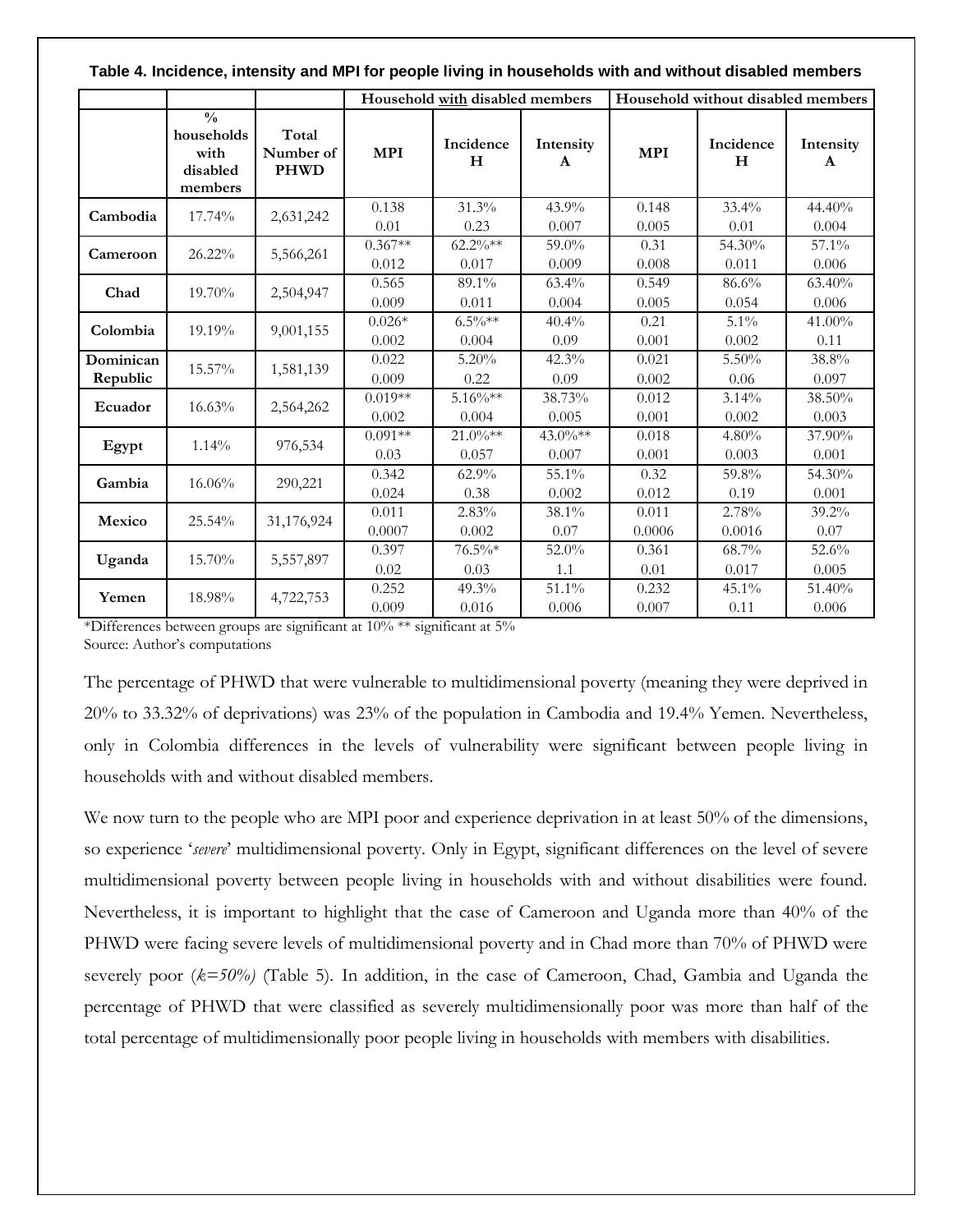#### **Table 5 Households with members with disability that are vulnerable to or in severe multidimensional poverty**

|                       | Vulnerability to Multidimensional Poverty                                  |                                   |                       |                                                                                |                                   |                 | <b>Severe Multidimensional Poverty</b>                                      |      |                                                 |      |                                                                     |           |                                   |
|-----------------------|----------------------------------------------------------------------------|-----------------------------------|-----------------------|--------------------------------------------------------------------------------|-----------------------------------|-----------------|-----------------------------------------------------------------------------|------|-------------------------------------------------|------|---------------------------------------------------------------------|-----------|-----------------------------------|
|                       | People<br>living in<br>households<br>with<br>members<br>with<br>disability | Confiden<br>ce<br>Interval<br>95% |                       | People<br>living in<br>household<br>s without<br>members<br>with<br>disability | Confiden<br>ce<br>Interval<br>95% |                 | People<br>living in<br>househol<br>ds with<br>members<br>with<br>disability |      | Confiden<br>ds<br>ce<br>Interval<br>95%<br>with |      | People<br>living in<br>househol<br>without<br>members<br>disability |           | Confiden<br>ce<br>Interval<br>95% |
| Cambodia              | 23.0                                                                       | 20.2                              | 26.<br>1              | 21.2                                                                           | 20.0                              | 22.<br>5        | 9.1                                                                         | 7.1  | 11.6                                            | 10.9 | 9.7                                                                 | 12.2      |                                   |
| Cameroon              | 13.8                                                                       | 11.7                              | 16.<br>$\overline{2}$ | 11.1                                                                           | 9.95                              | 12.<br>3        | 41.7                                                                        | 38.1 | 45.3                                            | 33.7 | 31.<br>5                                                            | 36.1      |                                   |
| Chad                  | 7.7                                                                        | 5.9                               | 9.5                   | 9.38                                                                           | 8.53                              | 10.<br>3        | 70.3                                                                        | 67.0 | 73.6                                            | 66.3 | 64.<br>6                                                            | 68        |                                   |
| Colombia              | $8.3*$                                                                     | 7.5                               | 9.3                   | 5.94                                                                           | 5.6                               | 6.3             | 1.2                                                                         | 0.95 | 1.6                                             | 1.1  | 0.9                                                                 | 1.3       |                                   |
| Dominican<br>Republic | 1.6                                                                        | 0.7                               | 2.5                   | 2.0                                                                            | 1.5                               | 2.5             | 0.4                                                                         | 0.02 | 0.7                                             | 0.6  | 0.3                                                                 | 0.8       |                                   |
| Ecuador               | 7.5                                                                        | 6.5                               | 8.5                   | 6.4                                                                            | 5.9                               | 6.9             | 0.7                                                                         | 0.45 | 1.0                                             | 0.36 | 0.3                                                                 | 0.44      |                                   |
| Egypt                 | 5.0                                                                        | 2.3                               | 10.<br>8              | 6                                                                              | 5.3                               | 6.7             | $8.7*$                                                                      | 2.5  | 25.9                                            | 0.5  | 0.4                                                                 | 0.7       |                                   |
| Gambia                | 13.0                                                                       | 9.4                               | 17.<br>6              | 20.17                                                                          | 17.2                              | 23.<br>5        | 42.2                                                                        | 34.2 | 50.6                                            | 35.9 | 32.<br>3                                                            | 39.6      |                                   |
| Mexico                | 2.1                                                                        | 1.8                               | 2.5                   | 2.4                                                                            | 2.1                               | 2.7             | 0.3                                                                         | 0.2  | 0.5                                             | 0.4  | 0.3<br>$\overline{2}$                                               | 0.5       |                                   |
| Uganda                | 15.1                                                                       | 11.2                              | 20.<br>$\mathbf{1}$   | 19.8                                                                           | 17.5                              | 22.<br>3        | 43.4                                                                        | 36.6 | 50.5                                            | 37.2 | 34.<br>$\mathbf{1}$                                                 | 40.4<br>3 |                                   |
| Yemen                 | 19.4                                                                       | 17.16                             | 21.<br>8              | 18.5                                                                           | 17.2                              | 19.<br>$\Omega$ | 24.8                                                                        | 22.3 | 27.5                                            | 22.8 | 20.<br>$\overline{Q}$                                               | 24.9      |                                   |

\*Differences are significant at 5% Source: Author's computations

Analysis of the censored headcount ratios for households with members with disabilities showed that cooking fuel was the indicator with the highest levels of deprivation (except in Yemen), followed by improved sanitation. In Cameroon, Chad, Gambia and Uganda, more than 30% of multidimensionally poor people living in a household with members with disabilities were deprived in child mortality, and more than 20% in education indicators. In Mexico, Colombia and Ecuador, most indicators presented similar levels of deprivation, meaning that multidimensionally poor PHWD were equally likely to face deprivations as people living in households without members with disabilities. Finally, in Egypt, which only included people living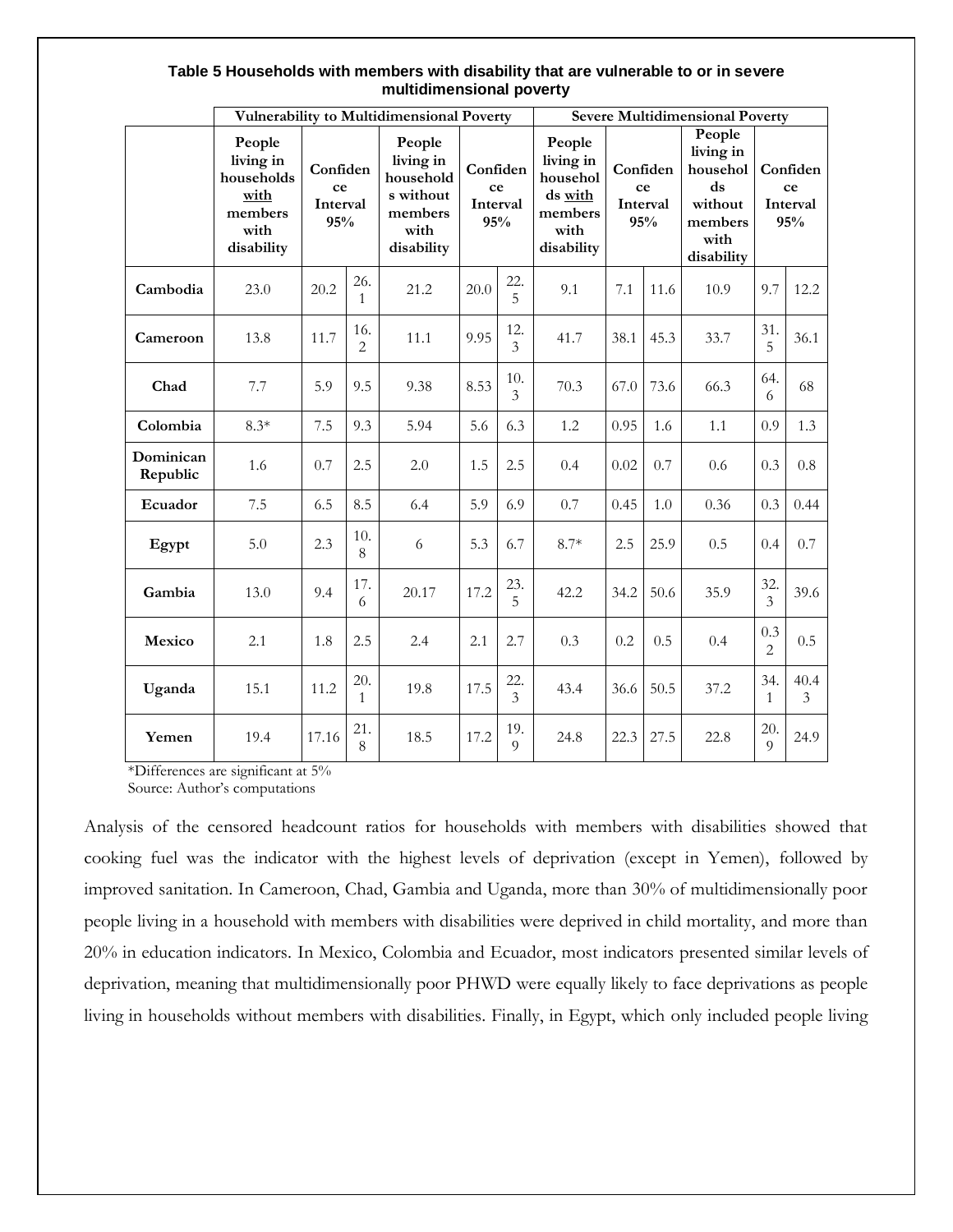in households having children with disabilities, the indicator with the highest censored headcount ratio was child school attendance.

#### **4.2 Percentage contribution of indicators to the MPI**

In exploring differences in the configuration of the contribution of each indicator to the MPI for PHWD and other households, we found that the situation of PHWD mirrors that of people living in households without disabled members in eight of the eleven countries analysed (Figure 1). For example, in countries with the highest levels of MPI for PHWD (Cameroon, Chad, Gambia and Uganda) the contribution of each indicator to the MPI for PHWD compared to people living in other households was similar. But in Ecuador, Mexico and Dominican Republic, the contribution of health and education to the MPI was higher for PHWD compared to people in households without disabled members.



**Figure 1 Percentage contribution of each indicator to the MPI for households with members with disabilities**

#### **4.3 Disability and Destitution**

Comparing the levels of destitution for people living in households with and without disabled members, we find that in eight of eleven countries (except Cambodia, Dominican Republic and Mexico) PHWD had a higher incidence of destitution compared to people living in households without disabled members. Those differences were only significant in Cameroon and Ecuador (Table 6).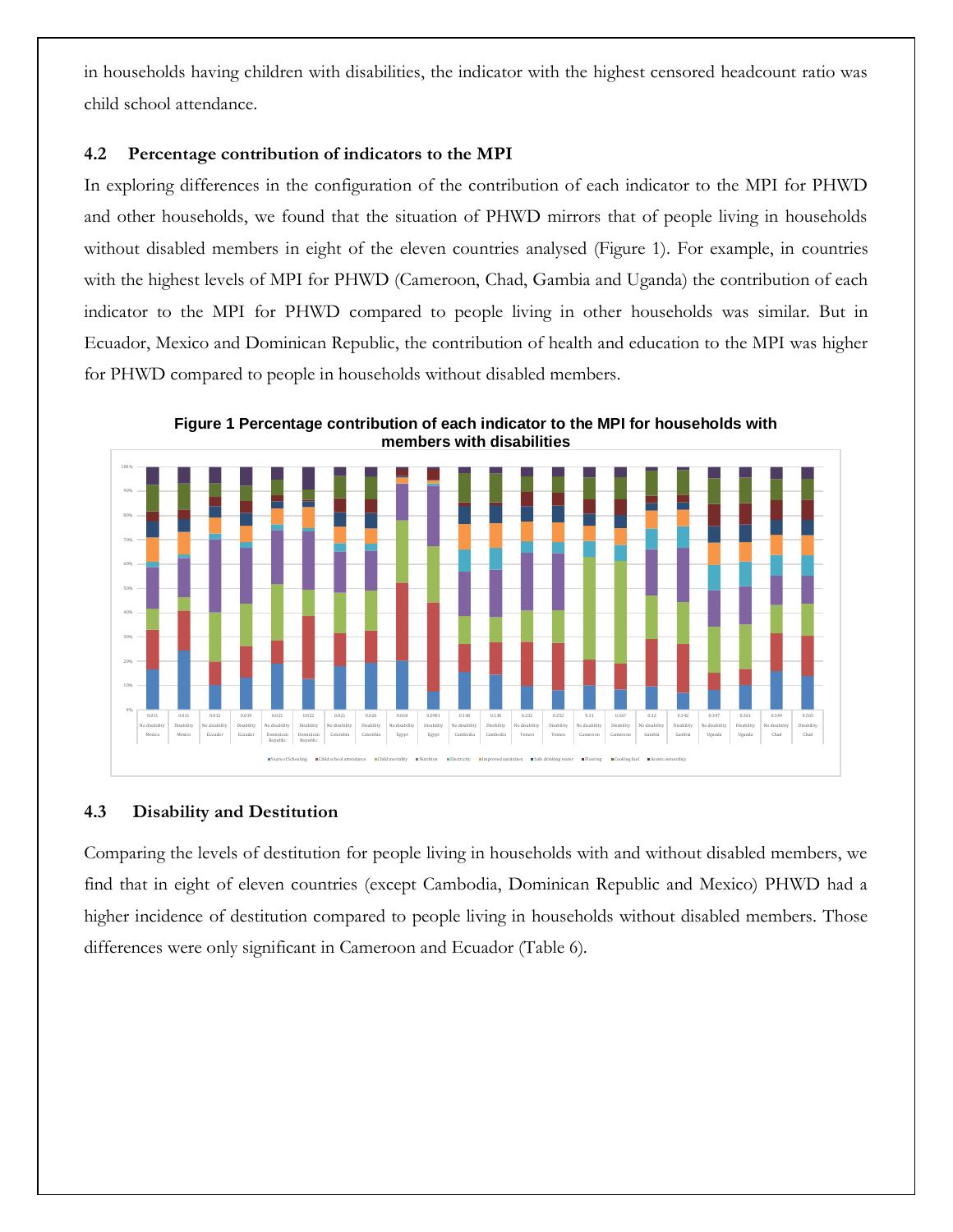| Incidence Destitution |                          |                                                                                      |                                                                  |                               |              |                                                            |                            |      |  |  |  |  |
|-----------------------|--------------------------|--------------------------------------------------------------------------------------|------------------------------------------------------------------|-------------------------------|--------------|------------------------------------------------------------|----------------------------|------|--|--|--|--|
| Country               | <b>All</b><br>households | Number of<br>people living in<br>households with<br>disabled<br>members<br>destitute | People living in<br>households<br>without<br>disabled<br>members | Confidence<br>Interval<br>95% |              | People living in<br>households<br>with disabled<br>members | Confidenc<br>e<br>Interval | 95%  |  |  |  |  |
| Cambodia              | 9.8                      | 729                                                                                  | 9.9                                                              | 8.7                           | 11.1         | 9.3                                                        | 6.7                        | 11.9 |  |  |  |  |
| Cameroon              | 29.3                     | 2,874                                                                                | 27.6                                                             | 25.5                          | 29.8         | $34.1*$                                                    | 30.6                       | 37.6 |  |  |  |  |
| Chad                  | 62.3                     | 8,001                                                                                | 61.5                                                             | 59.4                          | 63.5         | 65.7                                                       | 62                         | 69.4 |  |  |  |  |
| Colombia              | $1.1\,$                  | 368                                                                                  | 0.76                                                             | 0.63                          | 0.9          | 0.78                                                       | 0.54                       | 0.1  |  |  |  |  |
| Dominican Republic    | 0.6                      | 6                                                                                    | 0.6                                                              | 0.3                           | $\mathbf{1}$ | 0.1                                                        | na                         | na   |  |  |  |  |
| Ecuador               | 0.7                      | 424                                                                                  | 0.6                                                              | 0.5                           | 0.8          | $1.15*$                                                    | 0.8                        | 1.4  |  |  |  |  |
| Egypt                 | 0.9                      | 26                                                                                   | 0.9                                                              | 0.6                           | 1.1          | 2.4                                                        | 0.1                        | 4.7  |  |  |  |  |
| Gambia                | 24.5                     | 1,277                                                                                | 23.9                                                             | 20.5                          | 27.2         | 27.8                                                       | 19.7                       | 35.8 |  |  |  |  |
| Mexico                | 0.6                      | 420                                                                                  | 0.6                                                              | 0.4                           | 0.7          | 0.6                                                        | 0.4                        | 0.7  |  |  |  |  |
| Uganda                | 29.8                     | 594                                                                                  | 29.3                                                             | 26.3                          | 32.2         | 32.2                                                       | 25.4                       | 39.1 |  |  |  |  |
| Yemen                 | 18.7                     | 5,006                                                                                | 18.0                                                             | 16.2                          | 19.8         | 21.1                                                       | 19.4                       | 24.3 |  |  |  |  |

**Table 6 Incidence of destitution of people living in households with and without disabled members**

\*Differences between groups are significant at 5%

Source: Author's creation

#### **4.4 Destitution and/or living in severe multidimensional poverty**

Severity of multidimensional poverty can be measured using an intensity or a depth approach [\(Alkire et al.,](#page-19-12)  [2014;](#page-19-12) [Alkire, Roche, Seth, & Sumner, 2015\)](#page-19-15). In the case of disability, it is important to analyse if PHWD face a larger number of deprivations (intensity approach) or face severe levels of deprivations (depth approach). The results of the analysis revealed that PHWD can be both severely multidimensional poor and destitute or destitute without being severely multidimensional poor or vice versa. Table 7 presents the percentage of PHWD that corresponds to each group. It is evident that in countries with a high incidence of severe multidimensional poverty or destitution (e.g. Cameroon, Chad and Gambia), the percentage of people who were both (severe and destitute) was larger than in other countries.

When these results were compared to those of people living in households without disabled members, it was found that the relative percentage of PHWD destitute and severe multidimensional poor was significantly higher only in Yemen; small sample sizes prevent us discussing other cases, but it appeared to be higher in six of the eleven countries.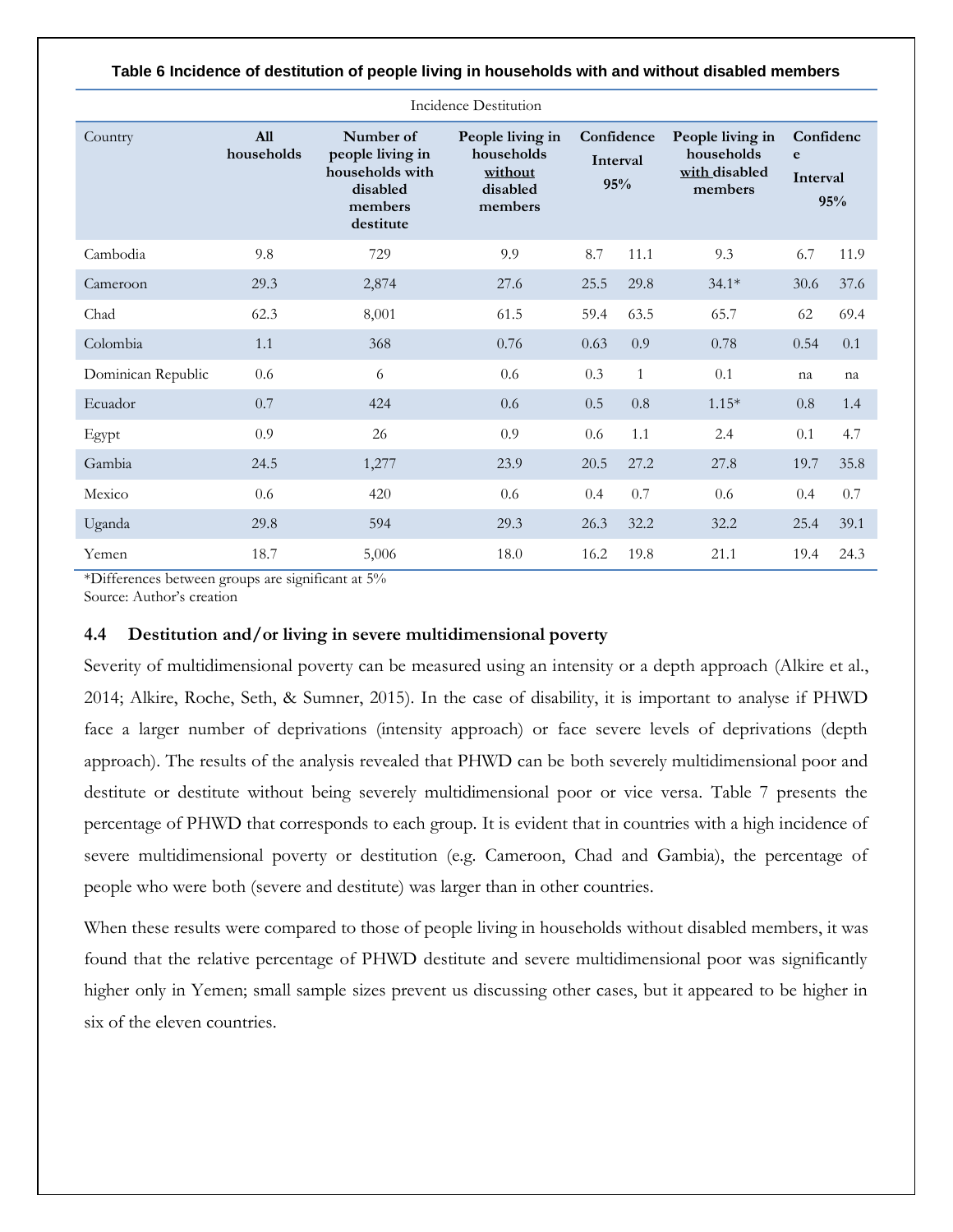|                       |                         | People living in households without<br>disabled members |             | People living in households with disabled<br>members |                         |                |  |
|-----------------------|-------------------------|---------------------------------------------------------|-------------|------------------------------------------------------|-------------------------|----------------|--|
|                       | Severe not<br>destitute | <b>Destitute</b><br>not severe                          | <b>Both</b> | Severe not<br>destitute                              | Destitute not<br>severe | <b>Both</b>    |  |
| Cambodia              | 4.8                     | 5.8                                                     | 5.1         | 5.1                                                  | 5.3                     | 4.03           |  |
| Cameroon              | 12.0                    | 5.9                                                     | 21.7        | 14.3                                                 | 6.7                     | 27.4           |  |
| Chad                  | 12.0                    | 7.2                                                     | 54.3        | 11.8                                                 | 7.17                    | 58.5           |  |
| Colombia              | 0.4                     | 0.7                                                     | 0.4         | 0.4                                                  | 0.9                     | 0.3            |  |
| Dominican<br>Republic | 0.5                     | 0.4                                                     | 0.18        | 0.1                                                  | 0.4                     | $\overline{0}$ |  |
| Ecuador               | 0.2                     | 0.5                                                     | 0.1         | 0.4                                                  | $0.9*$                  | 0.3            |  |
| Egypt                 | 0.3                     | 0.63                                                    | 0.2         | 8.1                                                  | 1.8                     | 0.6            |  |
| Gambia                | 16.5                    | 4.5                                                     | 19.4        | 3.3                                                  | 17.7                    | 24.5           |  |
| Mexico                | 0.2                     | 0.4                                                     | 0.2         | 0.2                                                  | 0.5                     | 0.1            |  |
| Uganda                | 16.1                    | 8.2                                                     | 21.1        | 18.9                                                 | 7.8                     | 24.4           |  |
| Yemen                 | 9.3                     | 4.4                                                     | 14.1        | $6.6*$                                               | 5.9                     | 14.7           |  |

#### **Table 7 Percentage of people living in households with members with disabilities destitute and in severe multidimensional poverty**

\*Differences between groups are significant at 5% Source: Author's creation

#### **4.5 Robustness Analysis**

Aiming to corroborate the robustness of the estimators, we calculate and analyse the levels of multidimensional poverty of PHWD aged 20 to 69. Table A3 presents the results of this analysis. We found that in most cases (except Yemen, Mexico and Dominican Republic), the results followed the same direction than in the main results. For Yemen and Mexico, the second analysis revealed that PHWD aged 20 to 69 have lower levels of multidimensional poverty compared to the levels of people living in households without disabled members. For Yemen, this result is associated with the fact that questions on disability for this country were asked to all household members, in fact 19% of the population with disability in Yemen were older than 69 and 28% younger than 20. In the case of Mexico, a similar phenomenon happens, in this country more than 25% of people with disabilities is older than 69 and 10% younger than 20. Finally, this last analysis revealed that in Dominican Republic, the incidence of multidimensional poverty of PHWD aged 20 to 69 were higher than for people living in other households, contrary to the main analysis were the incidence was lower for the first group, but the intensity was similar in magnitude. The main explanation to this result might be related to the small sample that we are using for the second analysis. The number of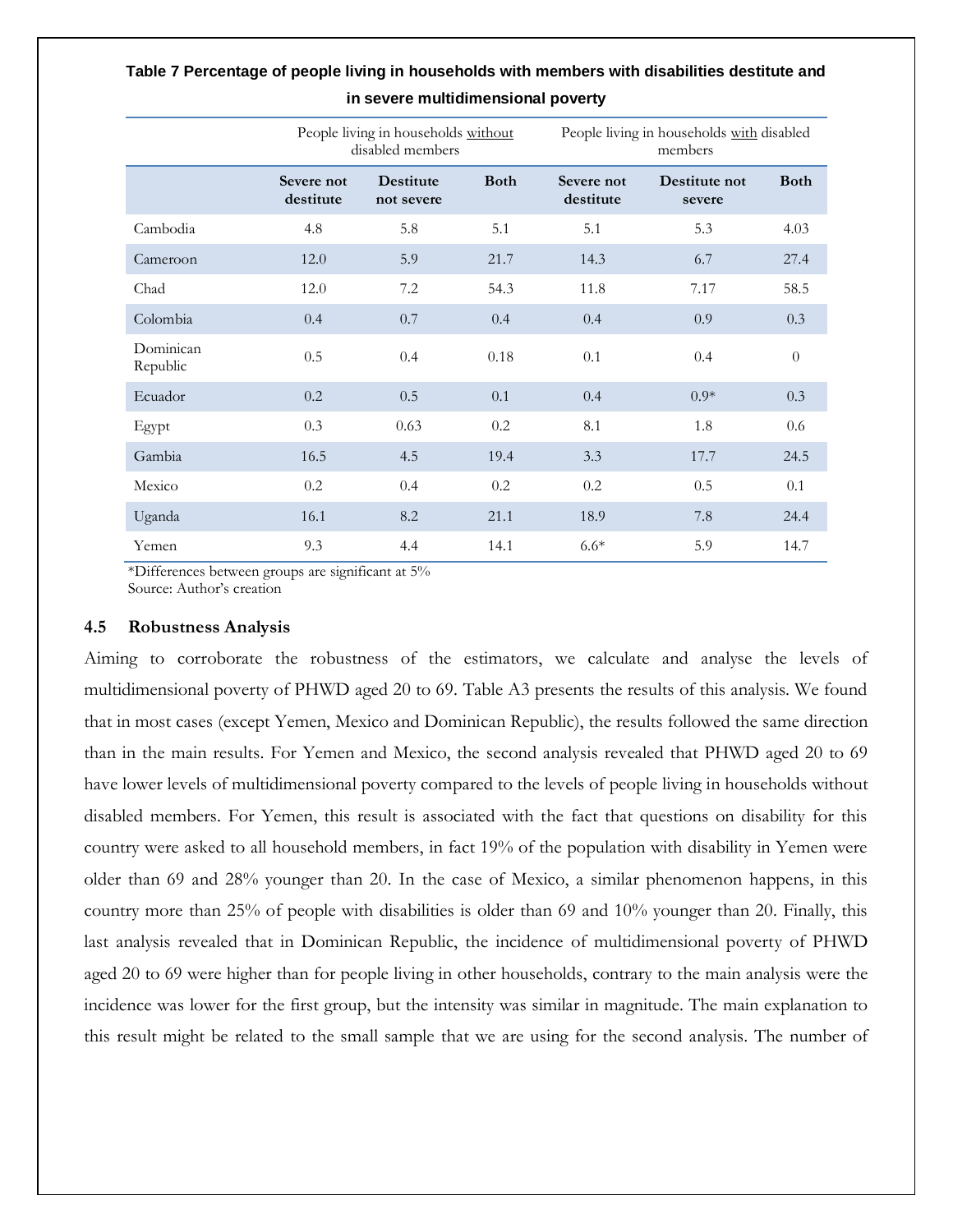PHWD and multidimensional poor is 49 individuals. Finally, as expected the significance level were affected by the sample size, for the robustness analysis, the results were only significant in the case of Cameroon and Egypt.

#### **5. Discussion**

This article analysed the levels of multidimensional poverty and destitution of people living in households with disabled members in eleven low and middle income countries (LMIC), from four regions of the world (Cambodia, Cameroon, Chad, Colombia, Dominican Republic, Ecuador, Egypt, Gambia, Mexico, Uganda and Yemen). Only the study conducted by [Mitra, Posarac, et al. \(2013\)](#page-20-0) previously analysed the levels of multidimensional poverty of people with disabilities in LMIC. However, this is the first article analysing this topic using an internationally accepted comparable measure of multidimensional poverty (Global MPI) using the household as level of identification.

Contrary to what was expected, not in all countries people with disabilities and their families are significantly poorer than people living in households without members with disabilities, but this may be in part due to the lack of severity scales. In countries with more than 80% of its population living in multidimensional poverty (e.g. Chad), no significant differences were found between groups. Meaning that people with disabilities and their families face similar levels of poverty and deprivation as other groups, or in other words, in those countries poverty affects all individuals in general. By contrast, in Colombia and Ecuador where the levels of multidimensional poverty are low, differences between groups are significant, suggesting that people with disabilities and their families are more likely to be deprived in basic indicators or are being left behind. In the specific case of Cambodia, contrary to all expectations, the results revealed that PHWD face lower levels of multidimensional poverty compared to other household although these were not statistically significant. A more detailed analysis reveal that PHWD had lower levels of deprivation in all the indicators, except in assets. Also, as they covered any disability, they may reflect the greater willingness of more educated populations to report minor disabilities. According to the information provided by DHS surveys, visual impairment was the most prevalent, which follows the same pattern as the official national statistics on disability [\(Handicap International France, 2009\)](#page-20-17). In Cambodia, PHWD who are multidimensionally poor are more likely to live in urban areas compared to people living in households without members with disabilities and have on average lower levels of education compared with households without members with disabilities. Given that there is no study analysing the levels of multidimensional poverty or living standards of people with disabilities and their families in Cambodia, nor has the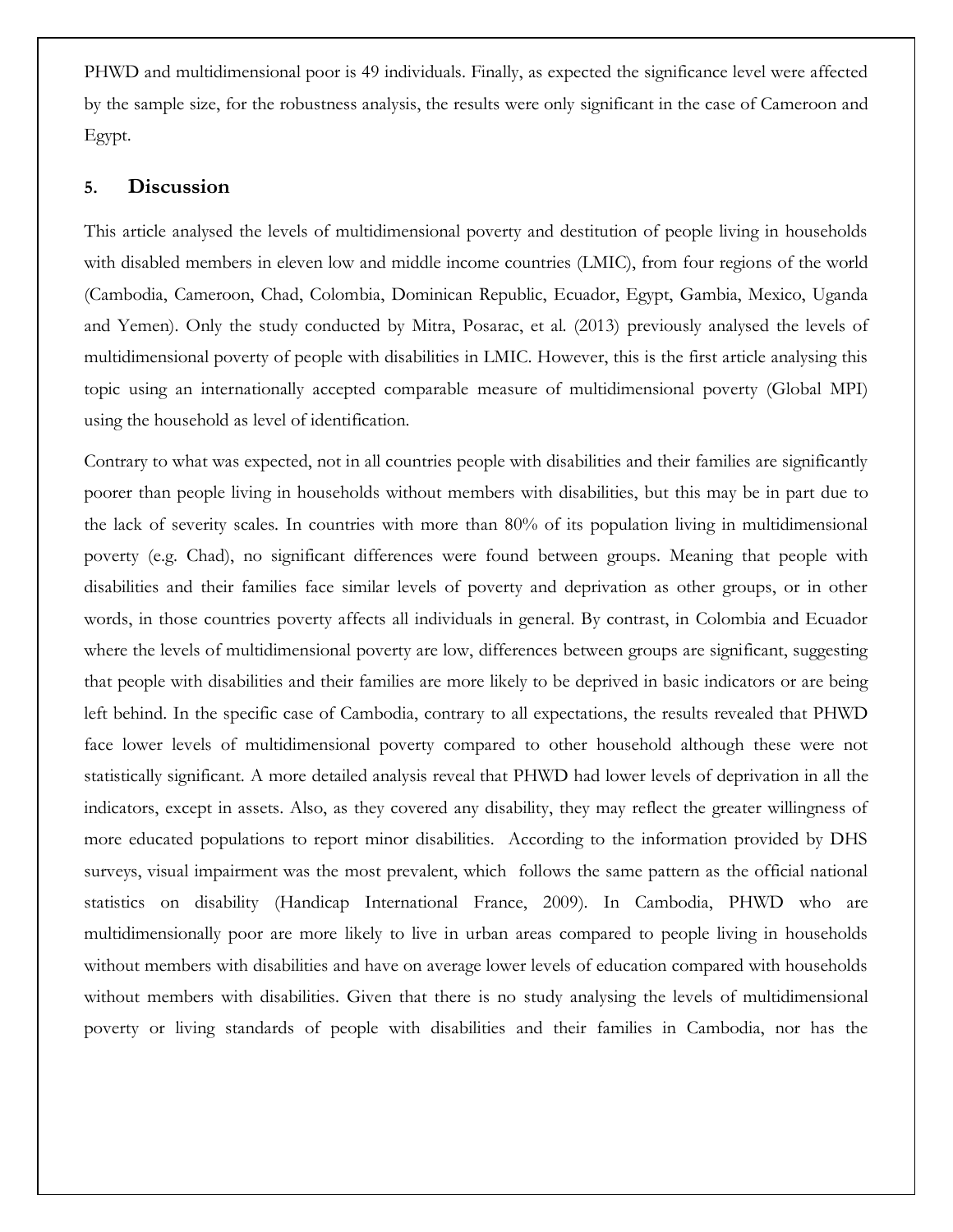Washington Group questionnaire yet been applied, it is important to conduct further analysis to corroborate our results.

The results presented in this study are affected by three different issues. First, the percentage of people, who report themselves as having a disability or living with an impairment depends on the questions used and these are not comparable across countries. Second, in some countries, questions on disability were only asked to a subsample of households, aspect that reduces the power of the sample and limits the results and finally, although the Global MPI is an internationally accepted measure of multidimensional poverty, it may not include deprivations that people with disabilities and their families face in a higher proportion such as mobility challenges.

Disability is a complex concept whose measurement depends on a theoretical understanding of the concept and its relevant aspects. Although the CRPD defines disability as an interaction between a health condition and different social factors [\(United Nations \(UN\), 2008\)](#page-21-1), and since 2001 the WG has been working on the definition of a set of question to collect data on disability [\(Washington City Group \(WG\), 2013\)](#page-21-11), there still exists a lack of understanding about what disability means, how it should be measured and who is or not a person with disabilities. This has affected the type of questions that national household surveys include, with negative consequences for the analysis of the social and economic characteristics of people with disabilities and their families. In the case of the eleven countries analysed in this article, factors related to the omission of questions on disability for all age groups, the omission of severity scales and the inclusion of words such as *disabled, difficulty or limitation* are some of the issues related to how disability is measured in national surveys.

Aiming to analyse the levels of multidimensional poverty and deprivation of this group, it is necessary to recognise the importance of collecting information on education, access to health care services and labour market participation for all individuals. In this context, questions on disability should be included in the household questionnaire aiming to identify who is living with disability in the family and his/her situation. In addition, this is a requirement in the Sustainable Development Goals, which recognised the need to disaggregate indicators by subgroups, including people with disabilities.

In addition to the issue of difficulties capturing information on disability, we need to acknowledge that people with disabilities and their families face specific types of deprivations. Previous studies analysing the levels of multidimensional poverty of people with disabilities in LMICs found that people with disabilities faced higher levels of deprivation and multidimensional poverty, a situation that was worse for people with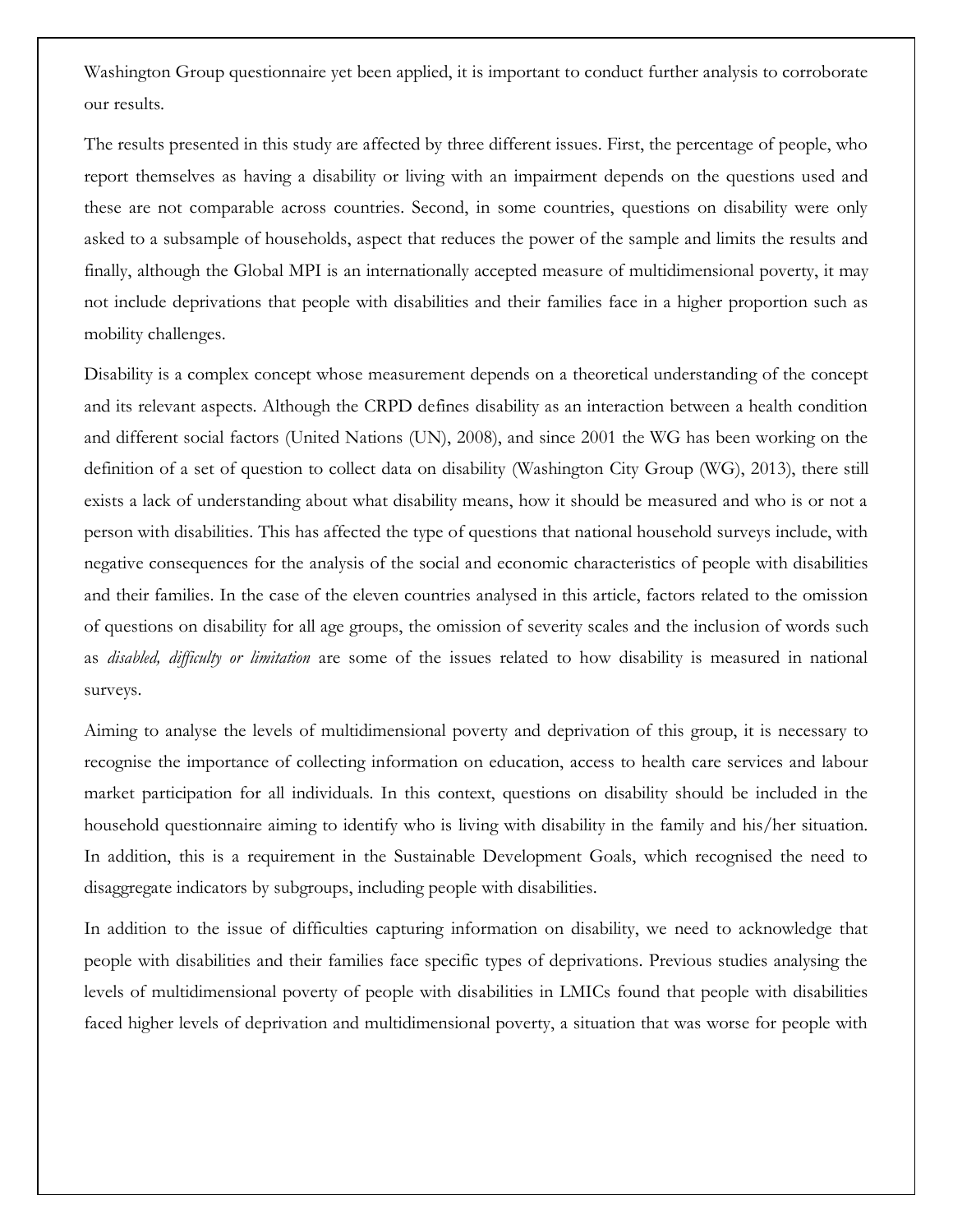multiple disabilities [\(Mitra, Posarac, et al., 2013;](#page-20-0) [Trani et al., 2015\)](#page-21-6). The global MPI only captures basic acute deprivations at the household level, which in middle-income countries are not a major problem and in lowincome countries can affect the general population in a similar magnitude.

The results of this study reveal that people living in households with disabled members faced a similar configuration of their levels of multidimensional poverty to those faced by people living in other households. We expected that PHWDs would face higher or more severe levels of deprivations, but the results did not show significant differences between levels of deprivations or in the configuration of the percent contribution to the MPI. These findings suggest that disability might have a direct effect on other members of the household, but this possible effect would be observed in other type of indications (e.g. labour market participation or extra health care costs) that are not captured by any of the dimensions of the Global MPI.

Finally, to analyse if people with disabilities face higher levels of deprivation, it is necessary to analyse intrahousehold distribution of opportunities. In this context, it is necessary to calculate an MPI using the individual as the unit of identification and include indicators related to access to health care, education, labour market and other social opportunities for this group. Evidence presented in previous studies mainly used information at the individual level [\(Mitra, Posarac, et al., 2013;](#page-20-0) [Trani et al., 2015;](#page-21-6) [Trani et al., 2013;](#page-21-7) [Trani & Cannings, 2013\)](#page-21-8). Only one previous study using census data from five Latin American countries (Brazil, Colombia, Chile, Costa Rica and Mexico) and a similar version of the global MPI (similar indicators with higher deprivation cut-offs) used the household as a unit of analysis [\(Pinilla-Roncancio, 2015b\)](#page-20-12). **Conclusions** 

Analysis of the situation of poverty of people with disabilities and their families in developing countries is scarce. This article aims to underscore the possibility and importance of disaggregating poverty by disability status. The levels of multidimensional poverty of people living in households with members with disabilities were analysed, as was the percentage of households living in severe multidimensional poverty and destitution. This study, which used existing data despite limited comparability in disability definitions, found that people living in households with members with disabilities have significantly higher levels of multidimensional poverty in six of the eleven countries analysed. In six countries, people with disabilities and their families who were severely multidimensionally poor were more likely to be destitute, revealing the severity of the levels of multidimensional poverty of people with disabilities and their families in developing countries. As standardized data on disability become more readily available, it will be possible to conduct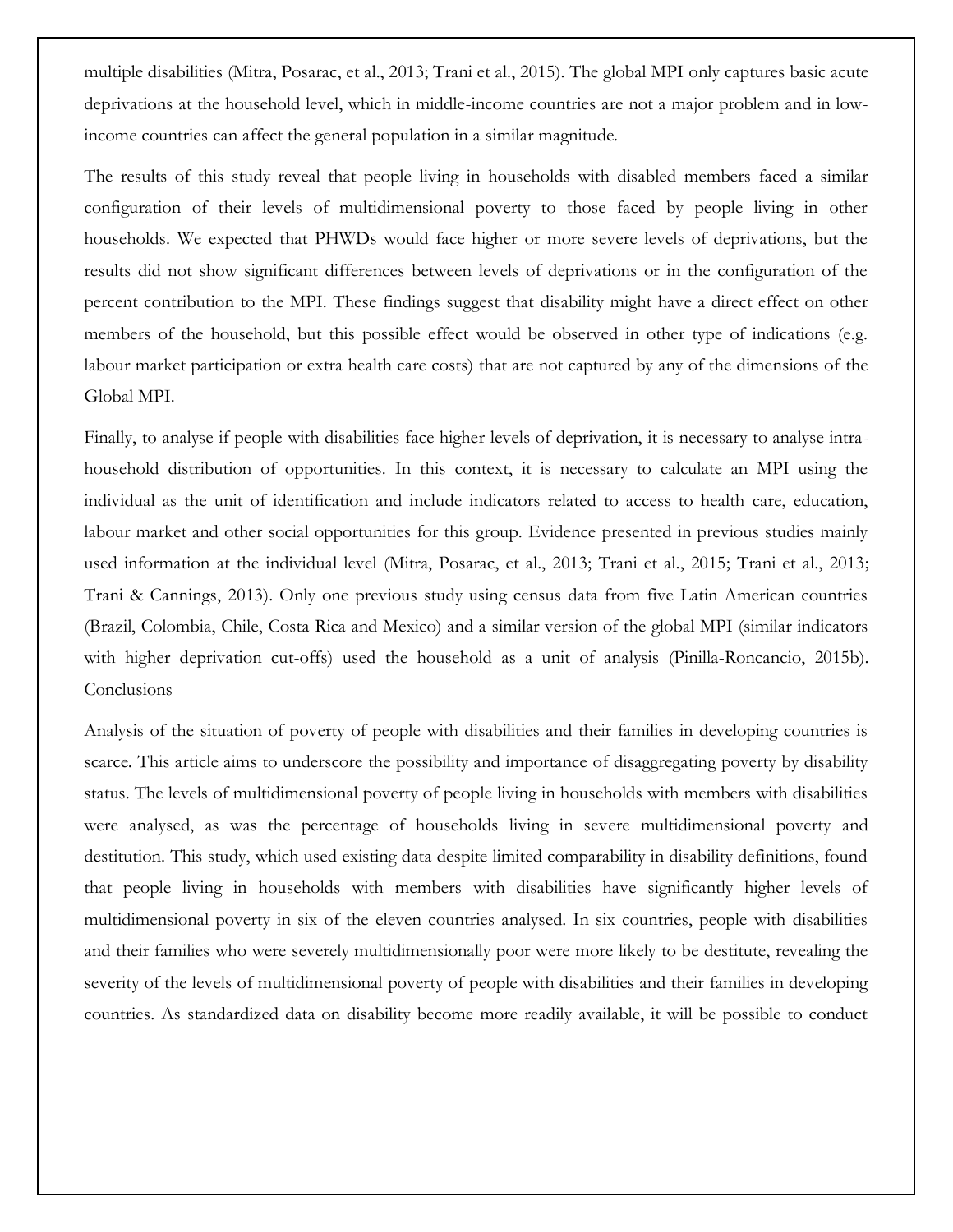more widespread, detailed and comparable analyses of the level of multidimensional poverty of people with disabilities and their families.

#### **6. References**

- <span id="page-19-13"></span>Alkire, S., Conconi, A., Robles, G., Roche, J. M., Santos, M. E., Seth, S., & Vaz, A. (2016). The Global Multidimensional poverty Index (MPI): 5 year methodological note *OPHI Briefing 37, University of Oxford*.
- <span id="page-19-12"></span>Alkire, S., Conconi, A., & Seth, S. (2014). Multidimensional destitution: An ordinal counting methodology for constructing linked subsets of the poor. *OPHI Research in progress series 42a*.
- <span id="page-19-6"></span>Alkire, S., & Foster, J. (2011). Counting and multidimensional poverty measurement. *Journal of Public Economics, 95*(7-8), 476-487.
- <span id="page-19-9"></span>Alkire, S., & Foster, J. (2016). Dimensional and Distributional Contributions to Multidimensional Poverty. *OPHI Working Paper 100, University of Oxford*.
- <span id="page-19-11"></span>Alkire, S., Roche, J. M., Santos, M. E., & Seth, S. (2011). *Multidimensional poverty index 2011: Brief methodological note. Methodological note*. Oxford: OPHI.
- <span id="page-19-15"></span>Alkire, S., Roche, J. M., Seth, S., & Sumner, A. (2015). Identifying the Poorest People and Groups: Strategies Using the Global Multidimensional Poverty Index. *Journal of International development, 27*(3), 362-387. doi:10.1002/jid.3083
- <span id="page-19-7"></span>Alkire, S., & Santos, M. E. (2010). Acute multidimensonal poverty: A new index for developing countries. *OPHI Working paper N.38*.
- <span id="page-19-10"></span>Alkire, S., & Santos, M. E. (2013a). Measuring acute poverty in the developing world: Robustness and scope of the multidimensional poverty index. *OPHI Working Paper N.59*.
- <span id="page-19-8"></span>Alkire, S., & Santos, M. E. (2013b). A multidimensional approach: Poverty measurement and beyond. *Social Indicators Research, 112*(2), 239-257.
- <span id="page-19-14"></span>Altman, B. M. (2014). Definitions, concepts, and measures of disability. *Annals of Epidemiology, 24*(1), 2-7.
- <span id="page-19-2"></span>Barnes, C., & Sheldon, A. (2010). Disability, politics and poverty in a majority world context. *Disability and Society, 25*(7), 771-782.
- <span id="page-19-3"></span>Barron, T., & Ncube, J. M. (Eds.). (2010). *Poverty and disability*. London: Leonard Cheshire Disability.
- <span id="page-19-0"></span>Braithwaite, J., & Mont, D. (2008). *Disability and poverty: A survey of World Bank Poverty assessments and implications*. Washington D.C.: The World Bank.
- <span id="page-19-4"></span>Demographic and Health Survey Programme (DHS). (2016). *Disability module interviewer instructions*. Retrieved from
- <span id="page-19-5"></span>Demographic and Health Survey Programme (DHS). (2017). Press Release December 2, 2016. Retrieved from [http://dhsprogram.com/Who-We-Are/News-Room/Collaboration-yields-new-disability](http://dhsprogram.com/Who-We-Are/News-Room/Collaboration-yields-new-disability-questionnaire-module.cfm)[questionnaire-module.cfm](http://dhsprogram.com/Who-We-Are/News-Room/Collaboration-yields-new-disability-questionnaire-module.cfm)
- <span id="page-19-1"></span>Elwan, A. (1999). Poverty and Disability. A survey of the literature. . *Social Protection Discussion Paper Series N.9932*.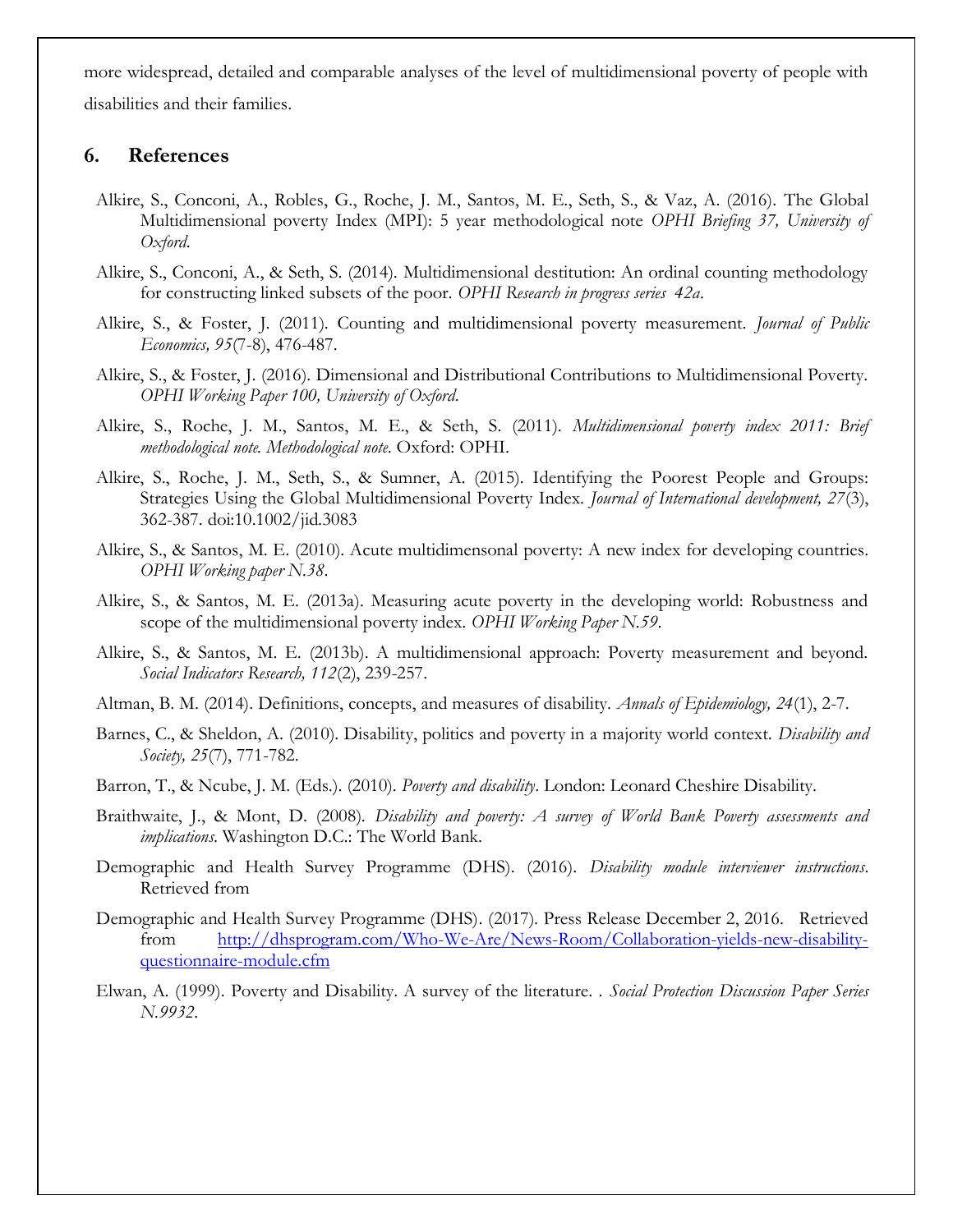- <span id="page-20-3"></span>Filmer, D. (2008). Disability, poverty, and schooling in developing countries: Results from 14 Households surveys. *The World Bank Economic Review, 22*(1), 141-163.
- <span id="page-20-1"></span>Groce, N., Kembhavi, G., Wirz, S., Lang, R., Trani, J.-F., & Kett, M. (2011). Poverty and Disability: A critical review of the literature in low and middle-income countries. *Working Paper Series No. 16 Leonard Cheshire Disability and Inclusive Development Centre*.
- <span id="page-20-4"></span>Groce, N., Kett, M., Lang, R., & Trani, J.-F. (2011). Disability and poverty: The need for a more nuanced understanding of implications for developing policy and practice. *Third World Quarterly, 32*(8), 1493- 1513.
- <span id="page-20-17"></span>Handicap International France. (2009). *Disability facts in Cambodia* Retrieved from [http://www.addc.org.au/documents/resources/briefing-paper-disability-facts-in-cambodia\\_948.pdf](http://www.addc.org.au/documents/resources/briefing-paper-disability-facts-in-cambodia_948.pdf)
- <span id="page-20-15"></span>ICF International. (2012a). *Demographic and Health Survey Sampling and Household Listing Manual. MEASURE DHS*. Calverton, Maryland, U.S.A: ICF International.
- <span id="page-20-14"></span>ICF International. (2012b). *Survey Organization Manual for Demographic and Health Surveys.* Calveron, Maryland: ICF International
- <span id="page-20-10"></span>Igei, K. (2017). *Untangling Disability and Poverty: A Matching Approach Using Large-scale Data in South Africa. JICA RI Working Paper 142*: JICA Research Institute.
- <span id="page-20-9"></span>Kuklys, W. (2005). *Amartya Sen's capability approach: Theoretical insights and empirical applications*. Berlin: Springer.
- <span id="page-20-5"></span>Loeb, M., Eide, A., Jelsma, J., Toni, M. k., & Maart, S. (2008). Poverty and disability in Eastern and Western Cape Provinces, South Africa. *Disability and Society, 23*(4), 311-321.
- <span id="page-20-11"></span>Mitra, S., Jones, K., Vick, B., Brown, D., McGinn, E., & Alexander, M. J. (2013). Implementing a multidimensional poverty measure using mixed methods and a participatory framework. *Social Indicators Research, 110*(3), 1061-1081.
- <span id="page-20-0"></span>Mitra, S., Posarac, A., & Vick, B. (2013). Disability and poverty in developing countries: A multidimensional study. *World Development, 41*(1), 1-18.
- <span id="page-20-16"></span>Molden, T. H., & Tossebro, J. (2010). Measuring disability in survey research: Comparing current measurements within one data set. *ALTER, European Journal of Disability Research, 4*(2), 174-189.
- <span id="page-20-6"></span>Mont, D., & Cuong, N. V. (2011). Disability and poverty in Vietnam. *The World Bank Economic Review, 25*(2), 1-37.
- <span id="page-20-13"></span>Morgon-Banks, L., & Polack, S. (2014). *The Economic Costs of Exclusion and Gains of Inclusion of People with Disabilities: Evidence from Low and Middle Income Countries*. Retrieved from London:
- <span id="page-20-7"></span>Palmer, M. (2012). Social Protection and Disability: A Call for Action. *Oxford Development Studies, 41*(2), 139-154. doi:10.1080/13600818.2012.746295
- <span id="page-20-8"></span>Pinilla-Roncancio, M. (2015a). Disability and poverty: two related conditions. A review of the literature. *Revista de la Facultad de Medicina, 63*, 113-123.
- <span id="page-20-12"></span>Pinilla-Roncancio, M. (2015b). The realities of disability: Multidimensional poverty of households with disabled members in Latin American countries. Working Paper
- <span id="page-20-2"></span>Sen, A. (2005). *Disability and Justice.* Paper presented at the Disability and development and the World Bank.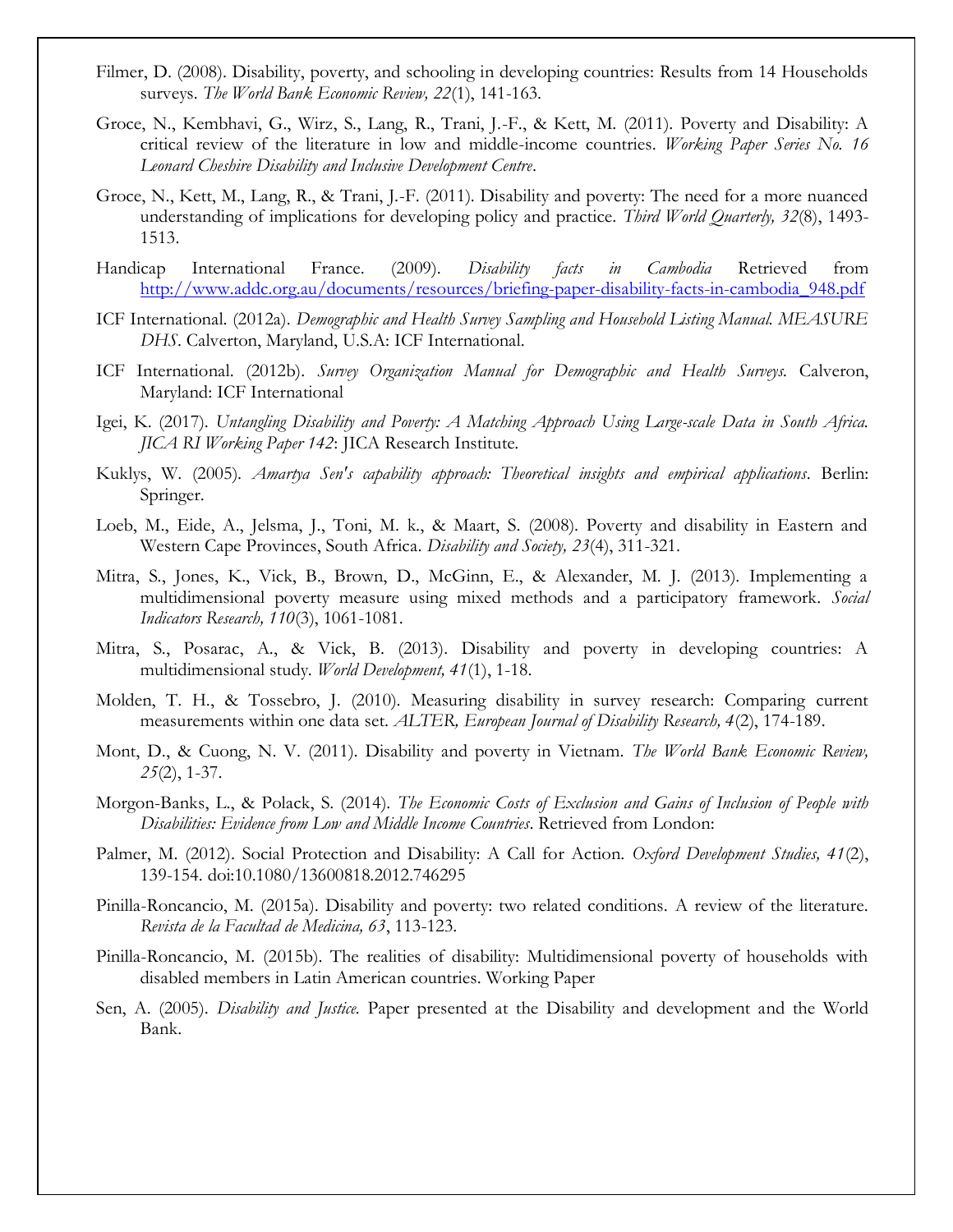<span id="page-21-2"></span>Sen, A. (2009). *The idea of justice*. London: Penguin Books.

- <span id="page-21-9"></span>Simkiss, D. E., Blackburn, C. M., Mukoro, F. O., Read, J. M., & Spencer, N. J. (2011). Childhood disability and socio-economic circumstances in low and middle income countries: systematic review. *BMC Pediatrics, 11*, 119-119. doi:10.1186/1471-2431-11-119
- <span id="page-21-6"></span>Trani, J.-F., Bakhshi, P., Myers Tlapek, S., Lopez, D., & Gall, F. (2015). Disability and Poverty in Morocco and Tunisia: A Multidimensional Approach. *Journal of Human Development and Capabilities, 16*(4), 518- 548. doi:10.1080/19452829.2015.1091808
- <span id="page-21-7"></span>Trani, J.-F., Biggeri, M., & Mauro, V. (2013). The Multidimensionality of Child Poverty: Evidence from Afghanistan. *Social Indicators Research, 112*(2), 391-416. doi:10.1007/s11205-013-0253-7
- <span id="page-21-8"></span>Trani, J.-F., & Cannings, T. I. (2013). Child Poverty in an Emergency and Conflict Context: A Multidimensional Profile and an Identification of the Poorest Children in Western Darfur. *World Development, 48*, 48-70. do[i:http://dx.doi.org/10.1016/j.worlddev.2013.03.005](http://dx.doi.org/10.1016/j.worlddev.2013.03.005)
- <span id="page-21-4"></span>Trani, J.-F., & Loeb, M. (2012). Poverty and Disability: A vicious circle? Evidence from Afghanistan and Zambia. *Journal of International development, 24*(S1), S19-S52.
- <span id="page-21-1"></span>United Nations (UN). (2008). Convention on the Rights of Persons with Disabilities. Retrieved from <http://www.un.org/disabilities/convention/conventionfull.shtml>
- <span id="page-21-10"></span>United Nations Children's Fund (UNICEF). (2008). *Monitoring Child Disability in Developing Countries. Results from the Multiple Indicator Cluster Surveys*. Retrieved from New York:
- <span id="page-21-11"></span>Washington City Group (WG). (2013). Washington Group on Disability Statistics. Background Information. Retrieved from [http://www.cdc.gov/nchs/washington\\_group/wg\\_background.htm](http://www.cdc.gov/nchs/washington_group/wg_background.htm)
- <span id="page-21-0"></span>World Health Organization, & The World Bank. (2011). *World Report on Disability*. Geneva: World Health Organization.
- <span id="page-21-5"></span>Yeo, R. (2005). Disability, poverty and the new development agenda. *Disability Knowledge and Research Programme*.
- <span id="page-21-3"></span>Yeo, R., & Moore, K. (2003). Including Disabled People in Poverty Reduction Work: "Nothing About Us, Without Us". *World Development, 31*(3), 571-590. doi:10.1016/s0305-750x(02)00218-8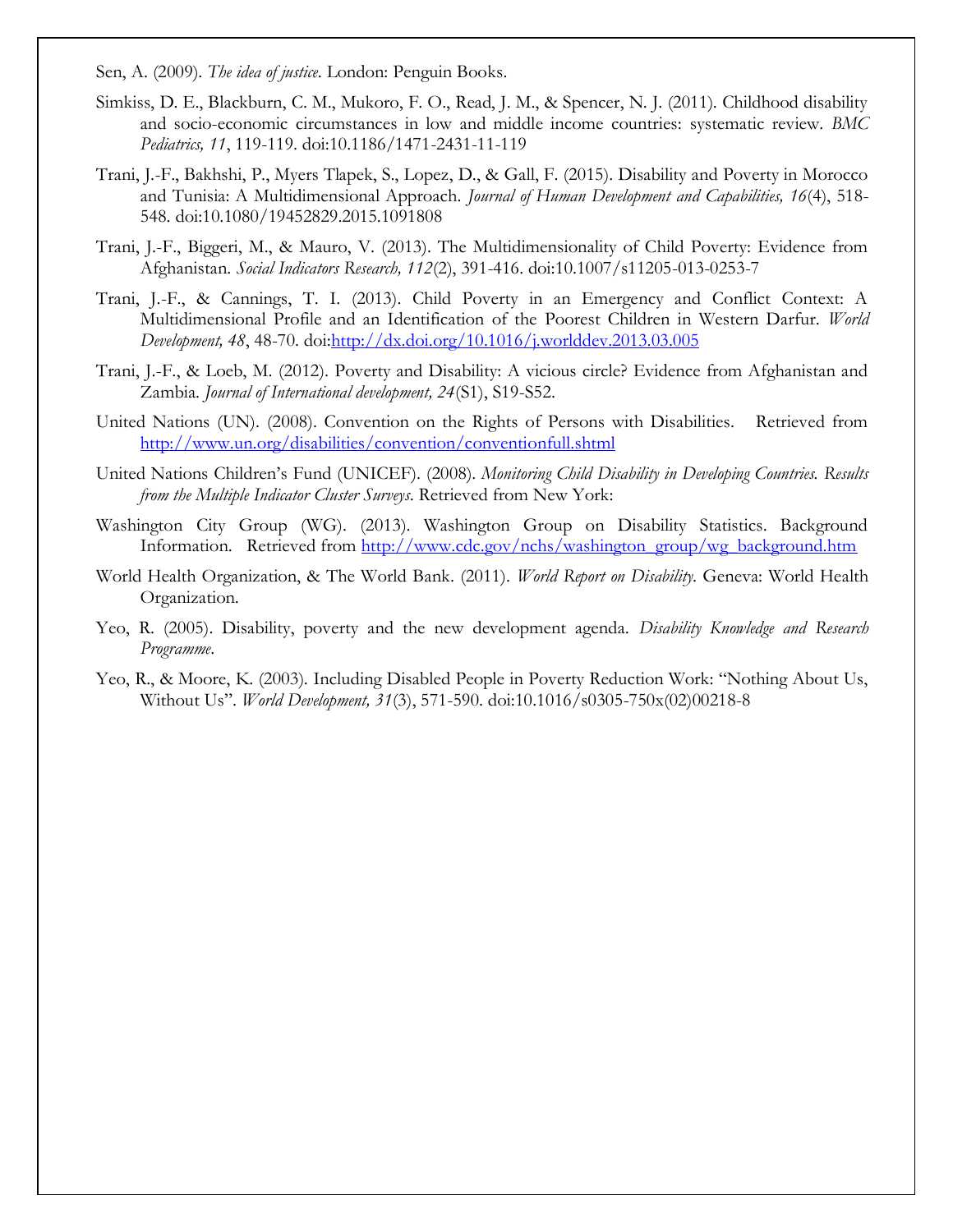# **Appendixes**

| Table A1 Questions and response codes on disability included in each survey |  |
|-----------------------------------------------------------------------------|--|
|-----------------------------------------------------------------------------|--|

| Country                            | <b>Ouestion</b>                                                                                                                                                                 |
|------------------------------------|---------------------------------------------------------------------------------------------------------------------------------------------------------------------------------|
|                                    | Is there any person who usually lives in your households who has any type of physical impairment?                                                                               |
| Cambodia DHS, 2010                 | Yes/No                                                                                                                                                                          |
|                                    | Is there any person who usually lives in your household who has any type of intellectual disability or mental                                                                   |
|                                    | impairment?                                                                                                                                                                     |
|                                    | Yes/No                                                                                                                                                                          |
|                                    | Is there anyone in your household who is missing part of the body, for example, a hand, an arm, a foot or a leg? Yes /                                                          |
|                                    | No                                                                                                                                                                              |
|                                    | Is there anyone in your household who suffers from a deformity of the upper or lower limbs and who cannot or has<br>difficulty walking and / or using his arms or hands? Yes/No |
| <b>Cameroon DHS, 2011</b>          | Is there anyone in your household who hardly sees or is blind? Yes/No                                                                                                           |
|                                    | Is there in your household, someone who hardly hears or is deaf? Yes/No                                                                                                         |
|                                    | Is there anyone in your household who has difficulty speaking or is mute? Yes/No                                                                                                |
|                                    | Is there anyone in your household who misses certain extremities of the body, such as fingertips, toes, nose or ear?                                                            |
|                                    | Yes/No                                                                                                                                                                          |
|                                    | Is there anyone in your household who has behavioral problems? Yes/No                                                                                                           |
|                                    | Is there anyone in your household who is missing part of the body, for example, a hand, an arm, a foot or a leg?                                                                |
|                                    | Is there anyone in your household who is suffering from Deformity of the upper or lower limbs and which cannot or                                                               |
|                                    | has difficulty walking and / or using His arms or his hands?                                                                                                                    |
| <b>Chad DHS 2014-15</b>            | Is there anyone in your household who hardly sees or is blind?                                                                                                                  |
|                                    | Is there in your household, someone who hardly hears or is deaf?                                                                                                                |
|                                    | Is there anyone in your household who has difficulty speaking or is mute?                                                                                                       |
|                                    | Is there anyone in your household who misses certain extremities of the body, such as fingertips, toes, nose or ear?                                                            |
|                                    | Is there anyone in your household who has behavioural problems?                                                                                                                 |
|                                    | In the last 30 days, which has been the level of difficulty to:                                                                                                                 |
|                                    | Being concentrated doing something for 10 minutes or more<br>a.<br>Learning something new<br>b.                                                                                 |
|                                    | Stand on your feed for more than 30 minutes<br>c.                                                                                                                               |
|                                    | Walking long distances, equivalent to 1 kilometre or more<br>d.                                                                                                                 |
|                                    | <b>Bathing</b><br>e.                                                                                                                                                            |
|                                    | f.<br>Dressing                                                                                                                                                                  |
| <b>Colombia DHS 2010</b>           | Relate to others<br>g.                                                                                                                                                          |
|                                    | Keep a friendship<br>h.                                                                                                                                                         |
|                                    | Doing household activities<br>i.                                                                                                                                                |
|                                    | Working, studying or doing your daily activity<br>Participate in community activities, parties, meetings, religious activities or others as the rest of people                  |
|                                    | k.<br>No - no difficulty                                                                                                                                                        |
|                                    | Moderate difficulty                                                                                                                                                             |
|                                    | Severe difficulty                                                                                                                                                               |
|                                    | Extreme difficulty or cannot do it at all                                                                                                                                       |
|                                    | Do you have any of the following impairments or disabilities?                                                                                                                   |
|                                    | <b>Total blindness</b>                                                                                                                                                          |
|                                    | Partial blindness                                                                                                                                                               |
|                                    | Total deafness                                                                                                                                                                  |
| <b>Dominican Republic DHS 2013</b> | <b>Partial Deafness</b>                                                                                                                                                         |
|                                    | Cannot talk or produce any sound (muteness)                                                                                                                                     |
|                                    | Speaks with difficulties                                                                                                                                                        |
|                                    | Cannot walk or you walk with a lot of difficulty (with walking aids)                                                                                                            |
|                                    | Cannot grab objects or you do it with a lot of difficulty                                                                                                                       |
|                                    | Other impairment/disability                                                                                                                                                     |
|                                    | Any member of this household has a permanent disability, such as physical, mental or sensorial?<br>The disability of is:                                                        |
|                                    | Intellectual (mental retardation)                                                                                                                                               |
|                                    | Physical (paralysis or amputation)                                                                                                                                              |
| <b>Ecuador ECV 2014</b>            | Visual (blindness)                                                                                                                                                              |
|                                    | Hearing (deafness)                                                                                                                                                              |
|                                    | Mental (psychiatric disease)                                                                                                                                                    |
|                                    | Yes/No                                                                                                                                                                          |
| <b>Egypt DHS 2014</b>              | Does (NAME) have any physical, mental or other condition(s) or disability(ies) that make(s) it difficult for (him/her)                                                          |
| Only for children 0 to 9 years old | to carry out daily activities in the same manner as other children in his/her age?                                                                                              |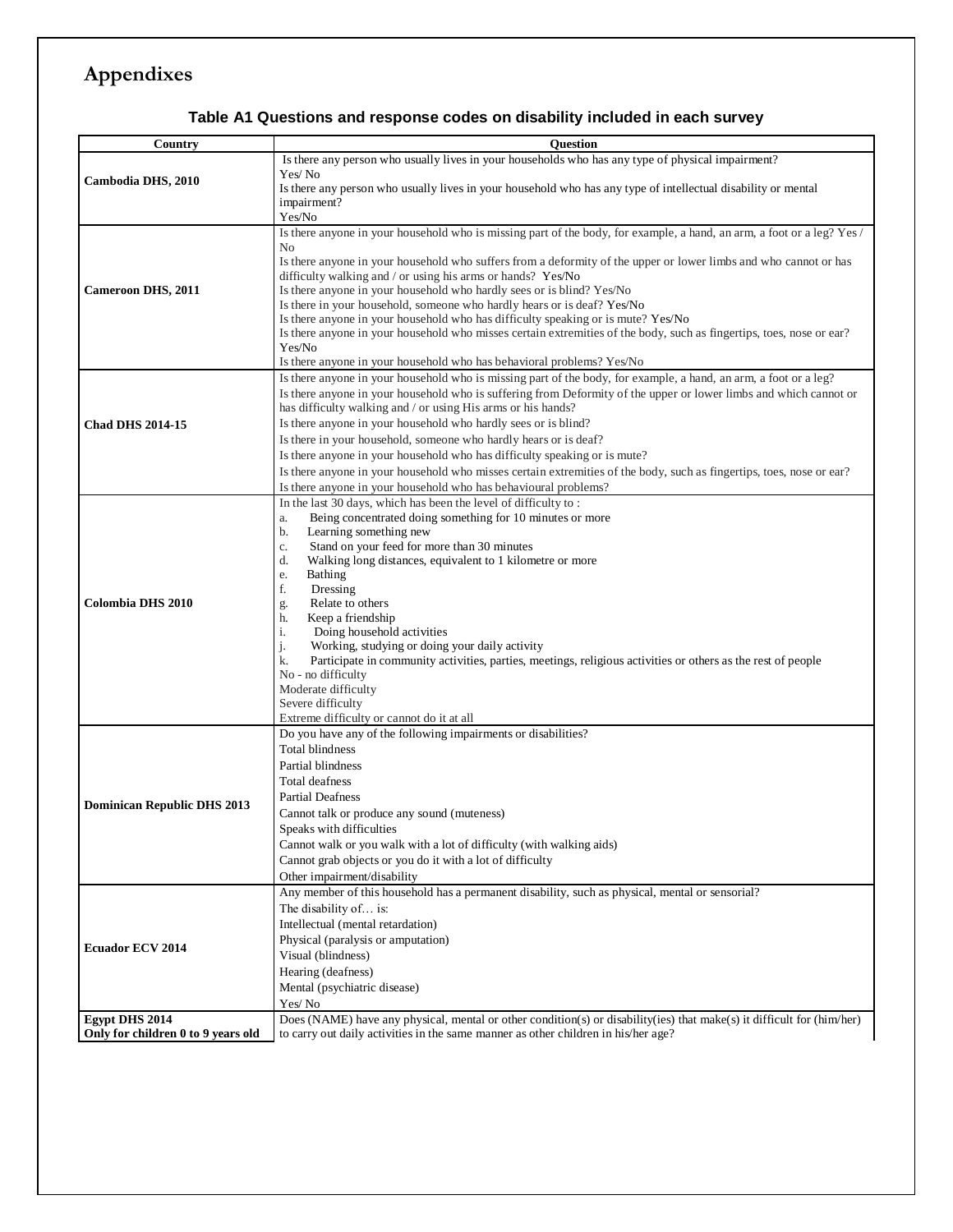|                            | What type of disability (ies) does (NAME) have?                                                                                   |
|----------------------------|-----------------------------------------------------------------------------------------------------------------------------------|
|                            | $A = \text{autism/other mental}$                                                                                                  |
|                            | $A = burn b = visual$                                                                                                             |
|                            | $B =$ fracture $c =$ motor                                                                                                        |
|                            | $C =$ open wound $d =$ auditory                                                                                                   |
|                            | $D =$ electric shock $e =$ speech                                                                                                 |
|                            | $X = other x = other$                                                                                                             |
|                            | Does  wear glasses?                                                                                                               |
|                            | Does have difficulty seeing during the day (even if she /he is wearing glasses)?                                                  |
|                            | Does  use a hearing aid?                                                                                                          |
| <b>Gambia DHS 2013</b>     | Does have difficulty hearing (even if she / he is using the hearing aid)?                                                         |
|                            | Doeshave any difficulty using his/her legs even for simple activities such as walking or climbing up the stairs?                  |
|                            | Does use a cane or crutches or wheelchair?                                                                                        |
|                            | Yes or No                                                                                                                         |
|                            | In your daily life. Do you have difficulties doing any of the following activities:                                               |
|                            | Walking, moving, climbing stairs?<br>a.                                                                                           |
|                            | b.<br>Seeing even using glasses?                                                                                                  |
|                            | c.<br>Talking or communicating with others?                                                                                       |
|                            | d.<br>Hearing, even using hearing aid?                                                                                            |
| <b>Mexico ENSANUR 2012</b> | Bathing, dressing or eating?<br>e.                                                                                                |
|                            | f.<br>Pay attention or learning simple things?                                                                                    |
|                            | Understand what other people tell you?<br>g.                                                                                      |
|                            | h.<br>Learning to do new thing as other people of your age?                                                                       |
|                            | i.<br>So, do you have any mental of physical difficulty?                                                                          |
|                            | Yes or No                                                                                                                         |
|                            | Because of a physical, mental or, emotional health condition. Does (NAME) have difficulty:                                        |
|                            | Seeing even if he/she is wearing glasses?<br>a.                                                                                   |
|                            | $b$<br>Hearing even if he/she is using a hearing aid?                                                                             |
|                            | Walking or climbing steps?<br>c.                                                                                                  |
|                            | d.<br>Remembering or concentrating?                                                                                               |
| <b>Uganda DHS 2011</b>     | e.<br>With self-care such as washing all over, dressing, feeding, toileting?                                                      |
|                            | f.<br>Communicating for example understanding others or being understood by other?                                                |
|                            | No - no difficulty                                                                                                                |
|                            | Yes - some difficulty                                                                                                             |
|                            |                                                                                                                                   |
|                            | Yes - a lot of difficulty                                                                                                         |
|                            | Cannot do at all<br>Has (NAME) suffered from any physical or mental conditions in the past 6 months or more that would limit from |
|                            |                                                                                                                                   |
|                            | exercising or performing normal daily activities as other people of the same age?                                                 |
|                            | Yes, Severely                                                                                                                     |
|                            | Yes, fairly                                                                                                                       |
|                            | N <sub>o</sub>                                                                                                                    |
| <b>Yemen DHS 2013</b>      | Does face limitations of any of the following:                                                                                    |
|                            | Sight                                                                                                                             |
|                            | Hearing                                                                                                                           |
|                            | Comprehension and communication                                                                                                   |
|                            | Mobility                                                                                                                          |
|                            | Self-care                                                                                                                         |
|                            | Dealing with people                                                                                                               |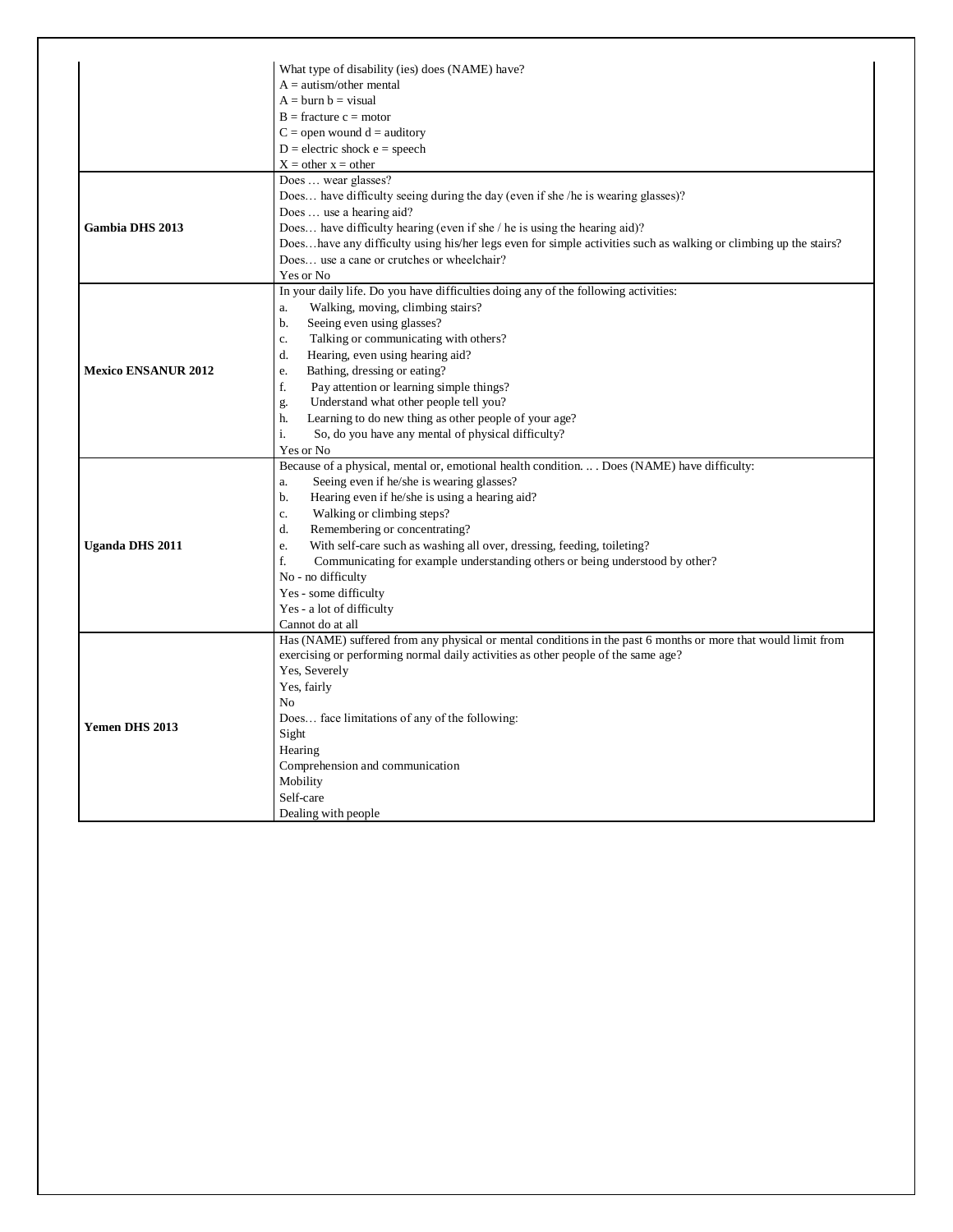| <b>People without disabilities</b> |          |      |                         |       |                                                     |                |         |       |                                  |       |  |
|------------------------------------|----------|------|-------------------------|-------|-----------------------------------------------------|----------------|---------|-------|----------------------------------|-------|--|
| Country                            | Mean age | s.e. | $\frac{0}{0}$<br>Female | s.e.  | Mean<br>education<br>vears                          | s.e.           | % Urban | s.e.  | % PwithoutD<br>Head<br>household | s.e.  |  |
| Cambodia                           | 29.37    | 0.07 | 51.5%                   | 0.002 | 4.64                                                | 0.02           | 16.1%   | 0.001 | 23.1%                            | 0.002 |  |
| Cameroon                           | 22.06    | 0.08 | 51.4%                   | 0.002 | 4.06                                                | 0.02           | 48.8%   | 0.002 | 19.9%                            | 0.002 |  |
| Chad                               | 18.77    | 0.07 | 50.2%                   | 0.002 | 1.63                                                | 0.01           | 22.4%   | 0.002 | 17.9%                            | 0.002 |  |
| Colombia                           | 28.88    | 0.05 | 52.0%                   | 0.001 | 6.48                                                | 0.01           | 75.3%   | 0.001 | 25.4%                            | 0.001 |  |
| <b>Dominican Republic</b>          | 27.57    | 0.14 | 50.7%                   | 0.004 | 6.59                                                | 0.04           | 73.6%   | 0.003 | 26.8%                            | 0.003 |  |
| <b>Ecuador</b>                     | 31.05    | 0.06 | 50.9%                   | 0.002 | 7.82                                                | 0.02           | 68.1%   | 0.002 | 29.4%                            | 0.001 |  |
| Egypt                              | 4.19     | 0.02 | 47.8%                   | 0.003 | $\hspace{0.05cm} -\hspace{0.05cm} -\hspace{0.05cm}$ | --             | 32.7%   | 0.003 |                                  | $-$   |  |
| Gambia                             | 25.60    | 0.08 | 52.2%                   | 0.003 | 3.82                                                | 0.02           | 52.9%   | 0.003 | 14.1%                            | 0.002 |  |
| <b>Mexico</b>                      | 27.67    | 0.05 | 51.8%                   | 0.001 | 6.85                                                | 0.01           | 77.6%   | 0.001 | 23.5%                            | 0.001 |  |
| Uganda                             | 23.21    | 0.16 | 51.6%                   | 0.005 | 4.12                                                | 0.04           | 15.6%   | 0.004 | 24.9%                            | 0.004 |  |
| Yemen                              | 22.15    | 0.05 | 50.2%                   | 0.001 | 3.68                                                | 0.01           | 30.8%   | 0.001 | 14.4%                            | 0.001 |  |
|                                    |          |      |                         |       | <b>People with disabilities</b>                     |                |         |       |                                  |       |  |
| Country                            | Mean age | s.e. | $\frac{0}{0}$<br>Female | s.e.  | Mean<br>education<br>vears                          | s.e.           | % Urban | s.e.  | % PwDs Head<br>household         | s.e.  |  |
| Cambodia                           | 55.18    | 0.40 | 57.8%                   | 0.009 | 2.95                                                | 0.07           | 16.0%   | 0.007 | 42.3%                            | 0.009 |  |
| Cameroon                           | 24.94    | 0.22 | 52.7%                   | 0.005 | 3.56                                                | 0.04           | 38.8%   | 0.005 | 16.8%                            | 0.004 |  |
| Chad                               | 21.64    | 0.18 | 50.4%                   | 0.004 | 1.63                                                | 0.03           | 21.3%   | 0.004 | 15.0%                            | 0.003 |  |
| Colombia                           | 53.37    | 0.22 | 52.4%                   | 0.005 | 4.89                                                | 0.04           | 71.6%   | 0.004 | 44.9%                            | 0.005 |  |
| <b>Dominican Republic</b>          | 53.48    | 0.79 | 51.9%                   | 0.016 | 4.64                                                | 0.15           | 70.9%   | 0.014 | 47.3%                            | 0.016 |  |
| <b>Ecuador</b>                     | 54.19    | 0.31 | 53.4%                   | 0.007 | 5.44                                                | 0.06           | 65.5%   | 0.006 | 43.0%                            | 0.006 |  |
| Egypt                              | 4.88     | 0.22 | 42.4%                   | 0.040 | $\overline{\phantom{a}}$                            | $\overline{a}$ | 31.5%   | 0.038 | $-$                              |       |  |
| Gambia                             | 42.44    | 0.50 | 57.3%                   | 0.014 | 3.40                                                | 0.14           | 52.8%   | 0.014 | 38.5%                            | 0.014 |  |
| <b>Mexico</b>                      | 53.88    | 0.17 | 53.9%                   | 0.004 | 5.48                                                | 0.04           | 78.1%   | 0.003 | 49.6%                            | 0.004 |  |
| Uganda                             | 39.38    | 1.34 | 53.8%                   | 0.024 | 2.47                                                | 0.17           | 9.1%    | 0.014 | 42.2%                            | 0.024 |  |
| Yemen                              | 40.38    | 0.41 | 43.4%                   | 0.008 | 2.75                                                | 0.07           | 30.0%   | 0.007 | 29.1%                            | 0.007 |  |

#### **Table A2 Descriptive statistics people with and without disabilities**